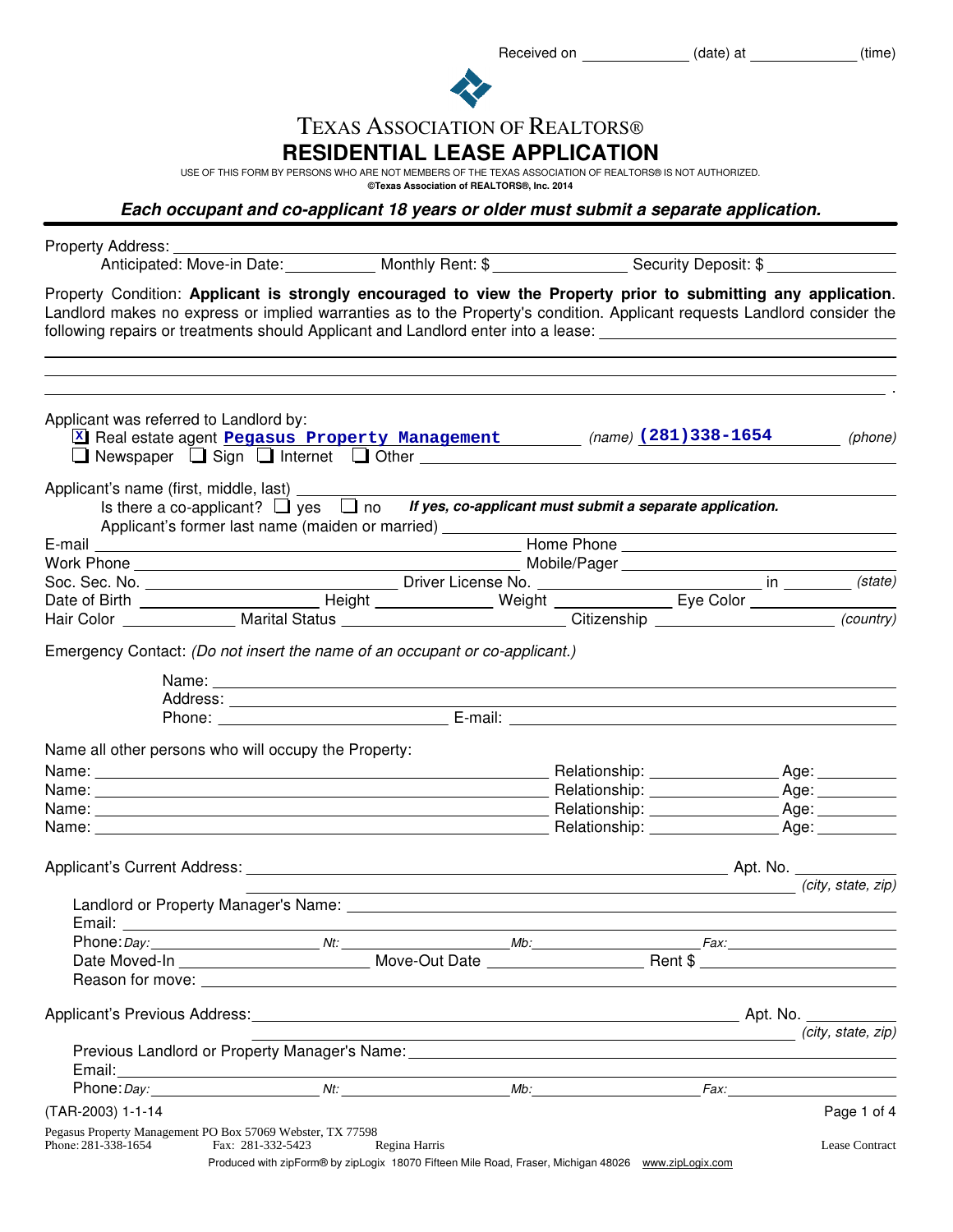|            |              | Residential Lease Application concerning                                                                                                                                                                                       |                                                                                                                                                                                                                                                                                                                                             |               |           |                                                                                                                                                              |
|------------|--------------|--------------------------------------------------------------------------------------------------------------------------------------------------------------------------------------------------------------------------------|---------------------------------------------------------------------------------------------------------------------------------------------------------------------------------------------------------------------------------------------------------------------------------------------------------------------------------------------|---------------|-----------|--------------------------------------------------------------------------------------------------------------------------------------------------------------|
|            |              |                                                                                                                                                                                                                                |                                                                                                                                                                                                                                                                                                                                             |               |           |                                                                                                                                                              |
|            |              |                                                                                                                                                                                                                                |                                                                                                                                                                                                                                                                                                                                             |               |           |                                                                                                                                                              |
|            |              |                                                                                                                                                                                                                                |                                                                                                                                                                                                                                                                                                                                             |               |           |                                                                                                                                                              |
|            |              |                                                                                                                                                                                                                                |                                                                                                                                                                                                                                                                                                                                             |               |           |                                                                                                                                                              |
|            |              | E-mail: experience and a series of the series of the series of the series of the series of the series of the series of the series of the series of the series of the series of the series of the series of the series of the s |                                                                                                                                                                                                                                                                                                                                             |               |           | the control of the control of the control of the control of                                                                                                  |
|            |              | attorney, or other tax professional.                                                                                                                                                                                           | Note: If Applicant is self-employed, Landlord may require one or more previous year's tax return attested by a CPA,                                                                                                                                                                                                                         |               |           |                                                                                                                                                              |
|            |              |                                                                                                                                                                                                                                |                                                                                                                                                                                                                                                                                                                                             |               |           |                                                                                                                                                              |
|            |              |                                                                                                                                                                                                                                |                                                                                                                                                                                                                                                                                                                                             |               |           |                                                                                                                                                              |
|            |              |                                                                                                                                                                                                                                |                                                                                                                                                                                                                                                                                                                                             |               |           |                                                                                                                                                              |
|            |              |                                                                                                                                                                                                                                |                                                                                                                                                                                                                                                                                                                                             |               |           |                                                                                                                                                              |
|            | <u>Type</u>  | List all vehicles to be parked on the Property:<br>Year<br>Make                                                                                                                                                                | Model                                                                                                                                                                                                                                                                                                                                       | License/State |           | Mo.Pymnt.                                                                                                                                                    |
|            | Type & Breed | If yes, list all pets to be kept on the Property:<br>Color<br>Name                                                                                                                                                             | Will any pets (dogs, cats, birds, reptiles, fish, and other pets) be kept on the Property? $\Box$ yes $\Box$ no<br>Weight Age in Yrs. Gender<br><u> 1989 - Johann Barbara, martin amerikan basar dan berasal dalam basa dalam basar dalam basar dalam basar dala</u><br>———————————————————— □ yes □ no □ yes □ no □ yes □ no               | Neutered?     | Declawed? | Rabies<br>Shots Current?<br>$\Box$ yes $\Box$ no $\Box$ yes $\Box$ no $\Box$ yes $\Box$ no<br>$\Box$ yes $\Box$ no $\Box$ yes $\Box$ no $\Box$ yes $\Box$ no |
|            |              |                                                                                                                                                                                                                                |                                                                                                                                                                                                                                                                                                                                             |               |           | $\Box$ yes $\Box$ no $\Box$ yes $\Box$ no $\Box$ yes $\Box$ no                                                                                               |
| <u>Yes</u> | No.          | year or less?                                                                                                                                                                                                                  | Will any waterbeds or water-filled furniture be on the Property?<br>Does anyone who will occupy the Property smoke?<br>Will Applicant maintain renter's insurance?<br>Is Applicant or Applicant's spouse, even if separated, in military?<br>If yes, is the military person serving under orders limiting the military person's stay to one |               |           |                                                                                                                                                              |
| ooooo      | DOOOO        | Has Applicant ever:<br>been evicted?<br>filed for bankruptcy?                                                                                                                                                                  | been asked to move out by a landlord?<br>breached a lease or rental agreement?<br>lost property in a foreclosure?<br>had any credit problems (including any outstanding debt (e.g., student loans or medical                                                                                                                                |               |           |                                                                                                                                                              |
| ed<br>Pre  | u<br>DDC     |                                                                                                                                                                                                                                | bills)), slow-pays or delinquencies?<br>been convicted of a crime?<br>Is any occupant a registered sex offender?<br>Are there any criminal matters pending against any occupant?<br>Is there additional information Applicant wants considered?                                                                                             |               |           |                                                                                                                                                              |

(TAR-2003) 1-1-14 Page 2 of 4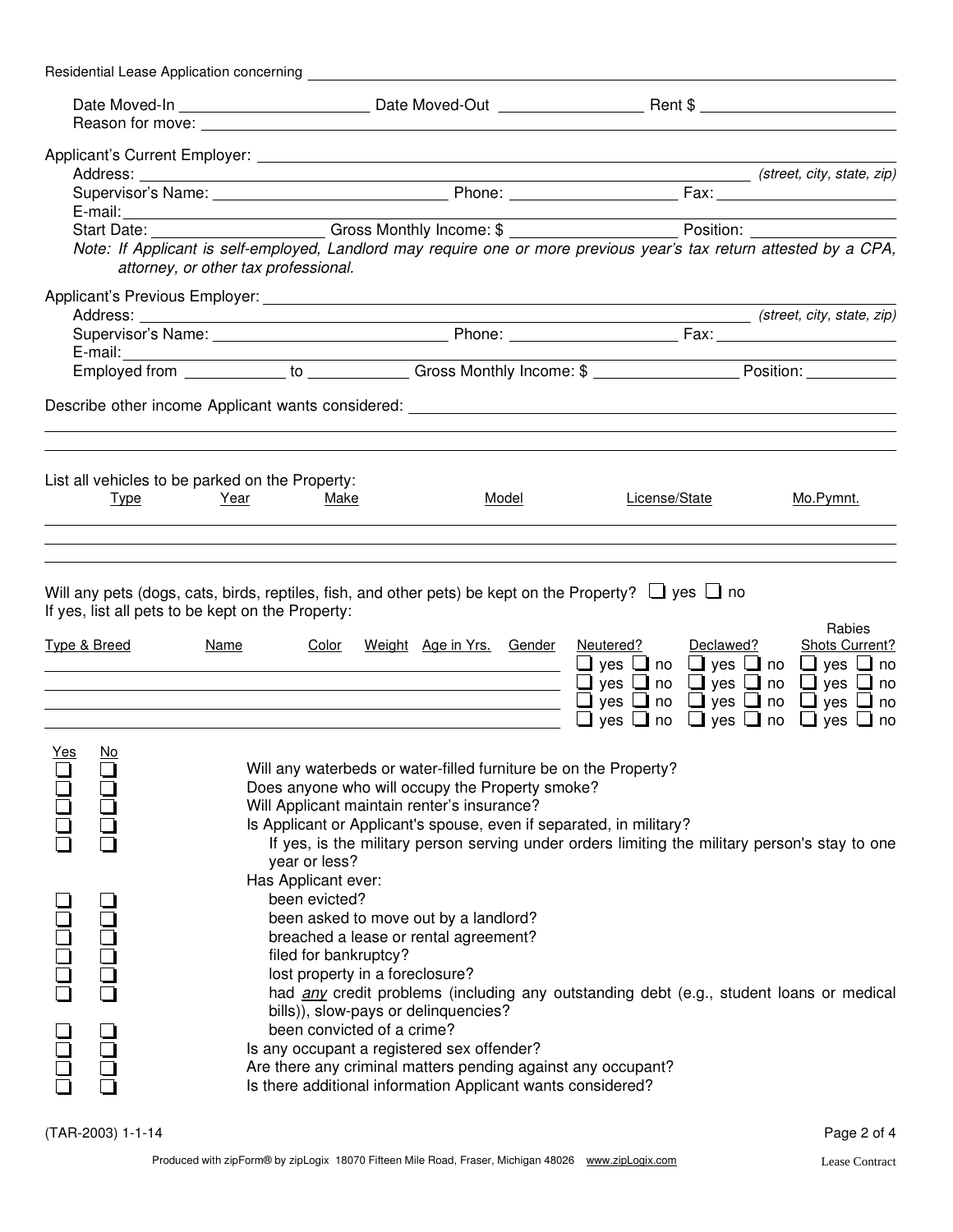| Residential Lease Application concerning |  |  |
|------------------------------------------|--|--|
|                                          |  |  |
| Additional comments:                     |  |  |

**Authorization:** Applicant authorizes Landlord and Landlord's agent, at any time before, during, or after any tenancy, to:

- (1) obtain a copy of Applicant's credit report;
- (2) obtain a criminal background check related to Applicant and any occupant; and
- (3) verify any rental or employment history or verify any other information related to this application with persons knowledgeable of such information.

**Notice of Landlord's Right to Continue to Show the Property:** Unless Landlord and Applicant enter into a separate written agreement otherwise, the Property remains on the market until a lease is signed by all parties and Landlord may continue to show the Property to other prospective tenants and accept another offer.

**Privacy Policy:** Landlord's agent or property manager maintains a privacy policy that is available upon request.

| <b>Fees:</b> Applicant submits a non-refundable fee of \$ |                                                                                                                                      | to Pegasus Property Management                                                           |
|-----------------------------------------------------------|--------------------------------------------------------------------------------------------------------------------------------------|------------------------------------------------------------------------------------------|
|                                                           | (entity or individual) for processing and reviewing this application. Applicant $\Box$ submits $\Box$ will not submit an application |                                                                                          |
| deposit of \$                                             |                                                                                                                                      | to be applied to the security deposit upon execution of a lease or returned to Applicant |
| if a lease is not executed.                               |                                                                                                                                      |                                                                                          |

#### **Acknowledgement & Representation:**

- (1) Signing this application indicates that Applicant has had the opportunity to review Landlord's tenant selection criteria, which is available upon request. The tenant selection criteria may include factors such as criminal history, credit history, current income and rental history.
- (2) Applicant understands that providing inaccurate or incomplete information is grounds for rejection of this application and forfeiture of any application fee and may be grounds to declare Applicant in breach of any lease the Applicant may sign.
- (3) Applicant represents that the statements in this application are true and complete.

| Applicant's Signature | Date |
|-----------------------|------|

| For Landlord's Use:                                                                                                                                                                                                                                       |  |                          |
|-----------------------------------------------------------------------------------------------------------------------------------------------------------------------------------------------------------------------------------------------------------|--|--------------------------|
| $On$ and $On$ and $On$ and $On$ and $On$ and $On$ and $On$ and $On$ and $On$ and $On$ and $On$ and $On$ and $On$ and $On$ and $On$ and $On$ and $On$ and $On$ and $On$ and $On$ and $On$ and $On$ and $On$ and $On$ and $On$ and $On$ and $On$ and $On$ a |  | (name/initials) notified |
|                                                                                                                                                                                                                                                           |  |                          |
| $\Box$ approved $\Box$ not approved. Reason for disapproval: __________                                                                                                                                                                                   |  |                          |
|                                                                                                                                                                                                                                                           |  |                          |
|                                                                                                                                                                                                                                                           |  |                          |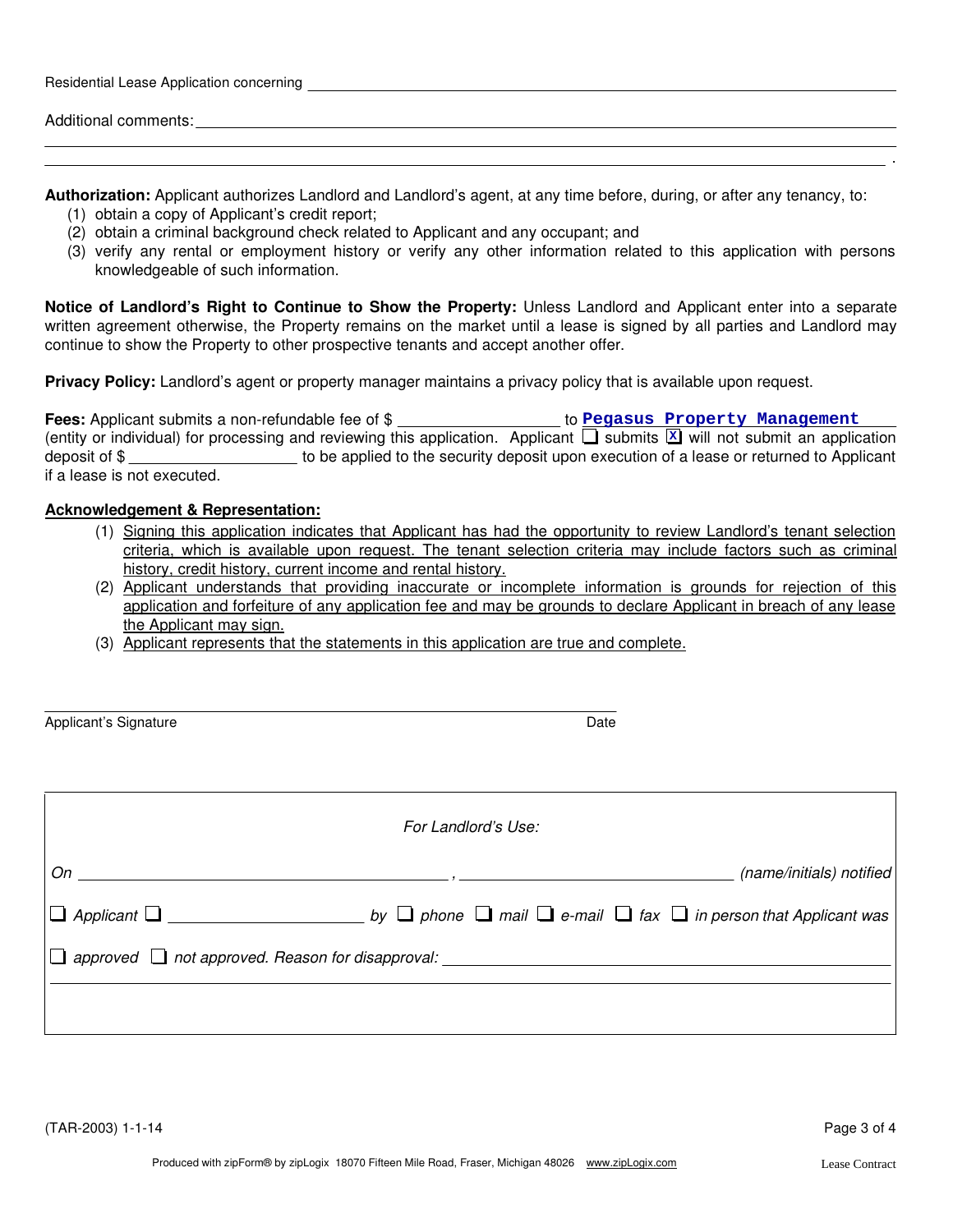

TEXAS ASSOCIATION OF REALTORS®

### **RELATED TO A RESIDENTIAL LEASE APPLICANT AUTHORIZATION TO RELEASE INFORMATION**

USE OF THIS FORM BY PERSONS WHO ARE NOT MEMBERS OF THE TEXAS ASSOCIATION OF REALTORS® IS NOT AUTHORIZED.

**©Texas Association of REALTORS®, Inc. 2014**

|                                                        | (Applicant), have submitted an application |  |
|--------------------------------------------------------|--------------------------------------------|--|
| to lease a property located at ___________             |                                            |  |
|                                                        | (address, city, state, zip).               |  |
| The landlord, broker, or landlord's representative is: |                                            |  |
|                                                        | (name)                                     |  |
|                                                        | (address)                                  |  |
|                                                        | (city, state, zip)                         |  |
|                                                        | (fax)                                      |  |
|                                                        | $(e$ -mail)                                |  |

I give my permission:

- (1) to my current and former employers to release any information about my employment history and income history to the above-named person;
- (2) to my current and former landlords to release any information about my rental history to the above-named person;
- (3) to my current and former mortgage lenders on property that I own or have owned to release any information about my mortgage payment history to the above-named person;
- (4) to my bank, savings and loan, or credit union to provide a verification of funds that I have on deposit to the above-named person; and
- (5) to the above-named person to obtain a copy of my consumer report (credit report) from any consumer reporting agency and to obtain background information about me.

Applicant's Signature Date Date Controller and Date Date Date

*Note: Any broker gathering information about an applicant acts under specific instructions to verify some or all of the information described in this authorization. The broker maintains a privacy policy which is available upon request.*

(TAR-2003) 1-1-14 Page 4 of 4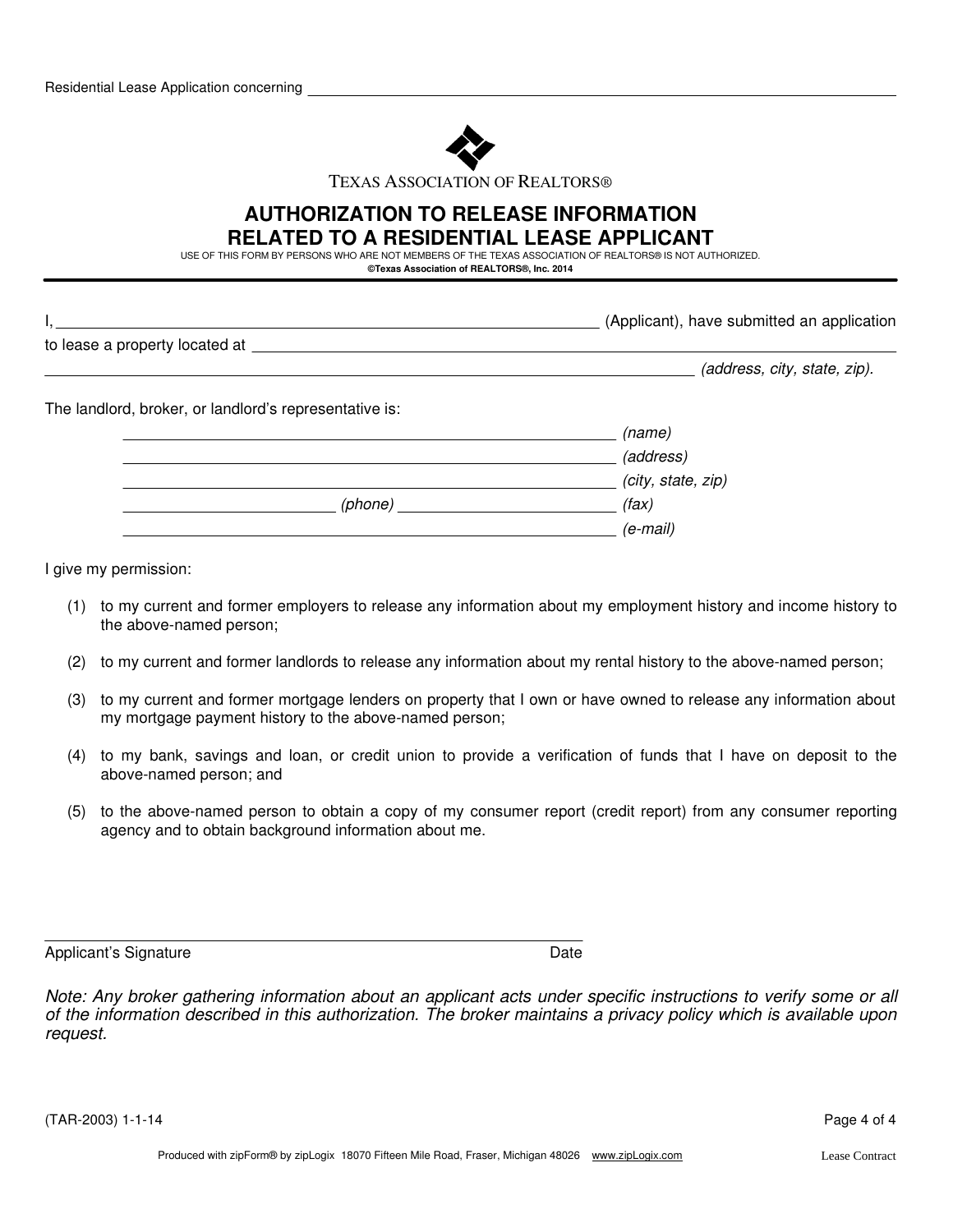

## TEXAS ASSOCIATION OF REALTORS®

## **RESIDENTIAL LEASE**

USE OF THIS FORM BY PERSONS WHO ARE NOT MEMBERS OF THE TEXAS ASSOCIATION OF REALTORS® IS NOT AUTHORIZED. **©Texas Association of REALTORS®, Inc. 2014**

#### **1. PARTIES:** The parties to this lease are:

| the owner of the Property, Landlord,: |     |
|---------------------------------------|-----|
|                                       | and |

Tenant(s): Tenant(s):

#### **2. PROPERTY:** Landlord leases to Tenant the following real property:

| Address:                                                                                                                                                                                                                      |                                                              |
|-------------------------------------------------------------------------------------------------------------------------------------------------------------------------------------------------------------------------------|--------------------------------------------------------------|
| legally described as: example and all the set of the set of the set of the set of the set of the set of the set of the set of the set of the set of the set of the set of the set of the set of the set of the set of the set |                                                              |
|                                                                                                                                                                                                                               |                                                              |
| in                                                                                                                                                                                                                            | County, Texas, together with the following non-real-property |
| items:                                                                                                                                                                                                                        |                                                              |

The real property and the non-real-property are collectively called the "Property".

#### **3. TERM:**

A. Primary Term: The primary term of this lease begins and ends as follows:

Commencement Date: Expiration Date: .

- B. Delay of Occupancy: Tenant must occupy the Property within 5 days after the Commencement Date. If Tenant is unable to occupy the Property by the 5th day after the Commencement Date because of construction on the Property or a prior tenant's holding over of the Property, Tenant may terminate this lease by giving written notice to Landlord before the Property becomes available to be occupied by Tenant, and Landlord will refund to Tenant the security deposit and any rent paid. Landlord will abate rent on a daily basis for a delay caused by construction or a prior tenant's holding over. This paragraph does not apply to any delay in occupancy caused by cleaning, repairs, or make-ready items.
- **4. AUTOMATIC RENEWAL AND NOTICE OF TERMINATION:** This lease automatically renews on a month-to-month basis unless Landlord or Tenant provides the other party written notice of termination as provided in Paragraph 4A. Oral notice of termination is not sufficient under any circumstances. Time is of the essence for providing notice of termination (strict compliance with dates by which notice must be provided is required). The date on which rent is due does not apply to the requirement for providing written notice of termination. If a box is not checked under Paragraph 4A, Paragraph 4A(1) will apply. If a box is not checked under Paragraph 4B, Paragraph 4B(1) will apply.
	- A. This lease automatically renews on a month-to-month basis unless Landlord or Tenant provides the other party written notice of termination not less than: *(Check only one box.)*
	- (1) 30 days before the Expiration Date. **X**
	- (2) days before the Expiration Date.

 $(TAR-2001)$  1-1-14 Tenants:  $\frac{1}{\sqrt{1-\frac{1}{n}}}$ ,  $\frac{1}{\sqrt{1-\frac{1}{n}}}$  & Landlord or Landlord's Representative:  $\frac{1}{\sqrt{1-\frac{1}{n}}}$  Page 1 of 16

.

.

Phone:  $281 - 338 - 1654$ Pegasus Property Management PO Box 57069 Webster, TX 77598 281-338-1654 281-332-5423 Regina Harris Lease Contract

Produced with zipForm® by zipLogix 18070 Fifteen Mile Road, Fraser, Michigan 48026 www.zipLogix.com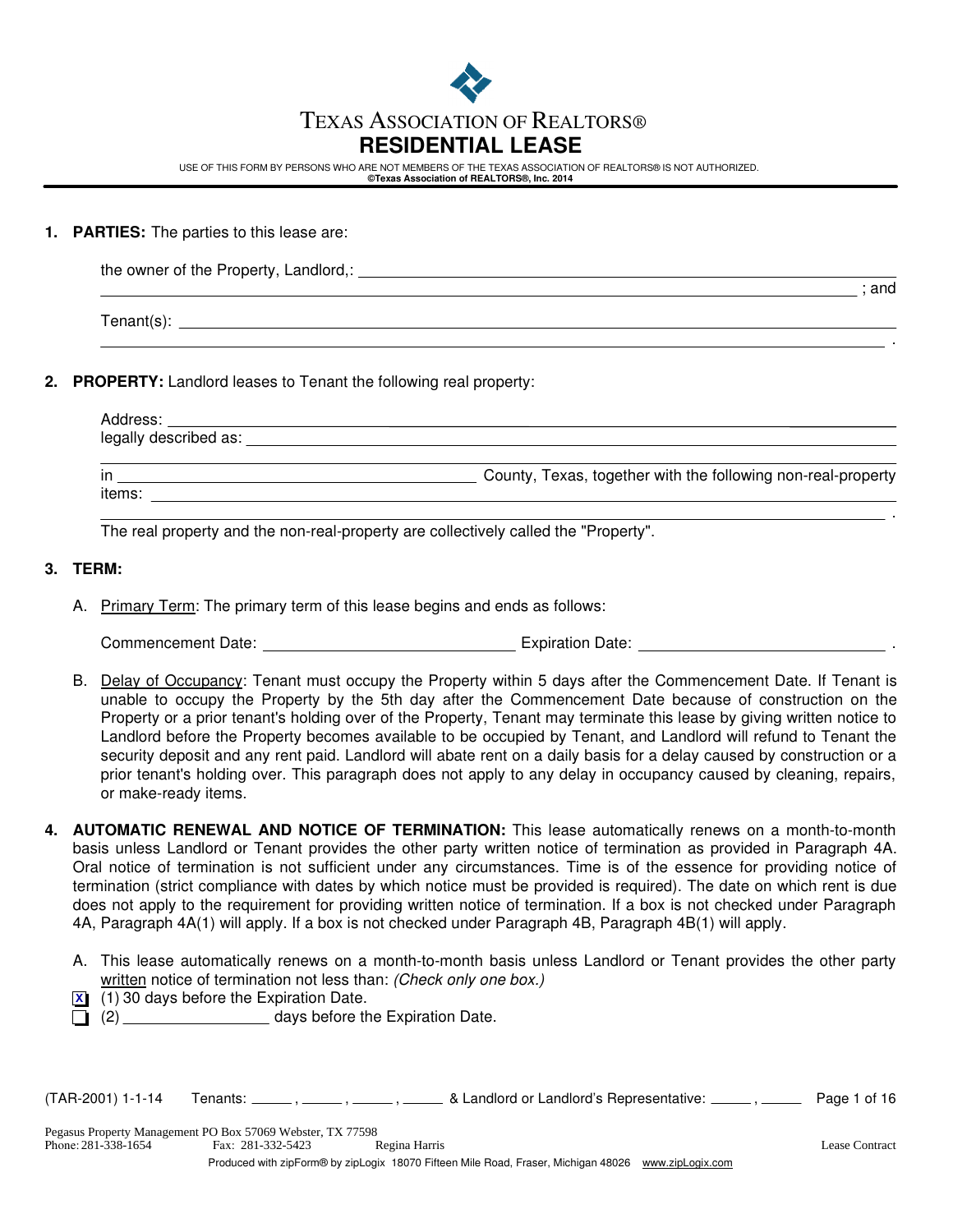If Landlord or Tenant fails to provide the other party timely written notice of termination as required by paragraph 4A, the lease automatically renews on a month-to-month basis. The Landlord or Tenant then must provide a subsequent written notice of termination as required by paragraph 4B.

- B. If this lease automatically renews on a month-to-month basis, it will continue to renew on a month-to-month basis until either party provides written notice of termination to the other party and the notice of termination will be effective: *(Check only one box.)*
- (1) on the last day of the month following the month in which the notice is given. Landlord is not obligated to prorate **X** rent even if Tenant surrenders the Property before the termination date.
- $\Box$  (2) on the date designated in the notice but not sooner than 30 days after the notice is given and, if necessary, rent will be prorated on a daily basis.

#### **5. RENT:**

A. Nonthly Rent: Tenant will pay Landlord monthly rent in the amount of \$ **witch the month** of each full month during this lease. The first full month's rent is due and payable not later than  $\equiv$ by *(select one or more)*:  $\boxed{\mathbf{x}}$  cashier's check  $\boxed{\phantom{\cdot}}$  electronic payment  $\boxed{\mathbf{x}}$  money order  $\boxed{\phantom{\cdot}}$  personal check or other means acceptable to Landlord. **X**

Thereafter, Tenant will pay the monthly rent so that Landlord receives the monthly rent on or before:

- (1) the first day of each month during this lease. **X**
- (2) .

Weekends, holidays, and mail delays do not excuse Tenant's obligation to timely pay rent.

- B. Prorated Rent: On or before Tenant will pay Landlord \$ as prorated rent from the Commencement Date through the last day of the month in which this lease begins.
- C. Place of Payment: Unless this lease provides otherwise, Tenant will remit all amounts due to Landlord under this lease to the following person or entity at the place stated and make all payments payable to the named person or entity. Landlord may later designate, in writing, another person or place to which Tenant must remit amounts due under this lease.

| Name. Pegasus Property Management                                     |
|-----------------------------------------------------------------------|
| Address PO Box 57069                                                  |
| Webster, TX 77598                                                     |
| Notice: Place the Property address and Tenant's name on all payments. |

#### D. Method of Payment:

- (1) Tenant must pay all rent timely and without demand, deduction, or offset, except as permitted by law or this lease.
- (2) Time is of the essence for the payment of rent (strict compliance with rental due dates is required).
- (3) Unless the parties agree otherwise, Tenant may not pay rent in cash and will pay all rent by *(select one or*  $m$ ore):  $\boxed{\mathbf{x}}$  cashier's check  $\boxed{\mathbf{x}}$  electronic payment  $\boxed{\mathbf{x}}$  money order  $\boxed{\mathbf{x}}$  personal check or  $\boxed{\mathbf{x}}$  other means acceptable to Landlord. Landlord **X** may or  $\Box$  may not charge a reasonable fee to process or accept payment by *(select one or more only if Landlord indicates a reasonable fee may be charged)*: cashier's check electronic payment  $\Box$  money order  $\Box$  personal check or  $\overline{\mathbf{x}}$  other means acceptable to Landlord.
- (4) Landlord  $\boxed{\mathbf{x}}$  requires  $\boxed{\phantom{a}}$  does not require Tenant(s) to pay monthly rents by one payment.
- (5) If Tenant fails to timely pay any amounts due under this lease or if any check of Tenant is not honored by the institution on which it was drawn, Landlord may require Tenant to pay such amount and any subsequent amounts under this lease in certified funds. This paragraph does not limit Landlord from seeking other remedies under this lease for Tenant's failure to make timely payments with good funds.

 $(TAR-2001)$  1-1-14 Tenants:  $\frac{1}{\sqrt{16}}$ ,  $\frac{1}{\sqrt{16}}$ ,  $\frac{1}{\sqrt{16}}$  & Landlord or Landlord's Representative:  $\frac{1}{\sqrt{16}}$  Page 2 of 16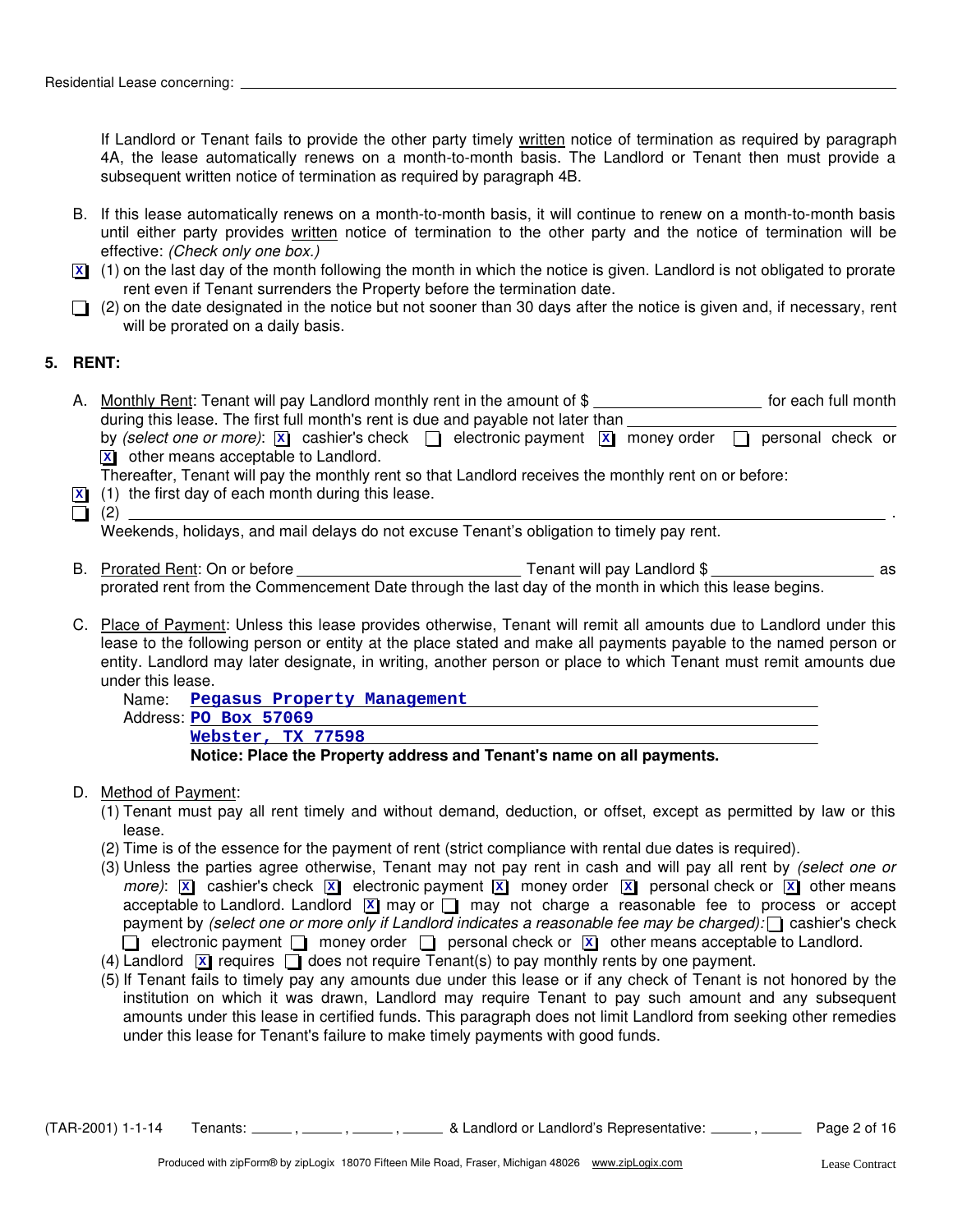E. Rent Increases: There will be no rent increases through the primary term. Landlord may increase the rent that will be paid during any month-to-month renewal period by providing at least 30 days written notice to Tenant.

#### **6. LATE CHARGES:**

- A. If Landlord does not actually receive a rent payment in the full amount at the designated place of payment by the 3rd day of each month at 11:59pm, Tenant will pay Landlord for each late payment:
	- (1) an initial late charge equal to *(check one box only)*:  $\Box$  (a) \$ \_\_\_\_\_\_\_\_\_\_\_\_\_\_; or  $\Box$  (b)  $\Box$  0.000 % of one month's rent; **and**
	- (2) additional late charges of \$ 10.00 **100** per day thereafter until rent and late charges are paid in full. Additional late charges for any one payment may not exceed more than 30 days.

#### **Notice: §92.019, Property Code prohibits assessing a late fee until rent has remained unpaid for at least one full day after the date on which the rent is due.**

- B. For the purposes of paying rent and any late charges, the mailbox is not the agent for receipt for Landlord (the postmark date is not the date Landlord receives the payment). The parties agree that the late charge is based on a reasonable estimate of uncertain damages to the Landlord that are incapable of precise calculation and result from late payment of rent. Landlord's acceptance of a late charge does not waive Landlord's right to exercise remedies under Paragraph 27.
- 7. RETURNED PAYMENT: Tenant will pay Landlord \$ 35.00 [10] [10] [10] for each payment Tenant tenders to Landlord which is returned or not honored by the institution on which it is drawn for any reason, plus any late charges until Landlord receives payment. Tenant must make any returned payment good by paying such amount(s) plus any associated charges in certified funds.
- **8. APPLICATION OF FUNDS:** Regardless of any notation on a payment, Landlord may apply funds received from Tenant first to any non-rent obligations of Tenant, including but not limited to, late charges, returned payment charges, repairs, brokerage fees, periodic utilities, pet charges, and then to rent.

#### **9. PETS:**

- A. Unless the parties agree otherwise in writing, Tenant may not permit, even temporarily, any pet on the Property (including but not limited to any mammal, reptile, bird, fish, rodent, or insect).
- B. If Tenant violates this Paragraph 9 or any agreement to keep a pet on the Property, Landlord may take all or any of the following action:
	- (1) declare Tenant to be in default of this lease and exercise Landlord's remedies under Paragraph 27;
	- $(2)$  charge Tenant, as additional rent, an initial amount of  $$100.00$  and  $$10.00$ per day thereafter per pet for each day Tenant violates the pet restrictions;
	- (3) remove or cause to be removed any unauthorized pet and deliver it to appropriate local authorities by providing at least 24-hour written notice to Tenant of Landlord's intention to remove the unauthorized pet; and
	- (4) charge to Tenant the Landlord's cost to:
		- (a) remove any unauthorized pet;
		- (b) exterminate the Property for fleas and other insects;
		- (c) clean and deodorize the Property's carpets and drapes; and
		- (d) repair any damage to the Property caused by the unauthorized pet.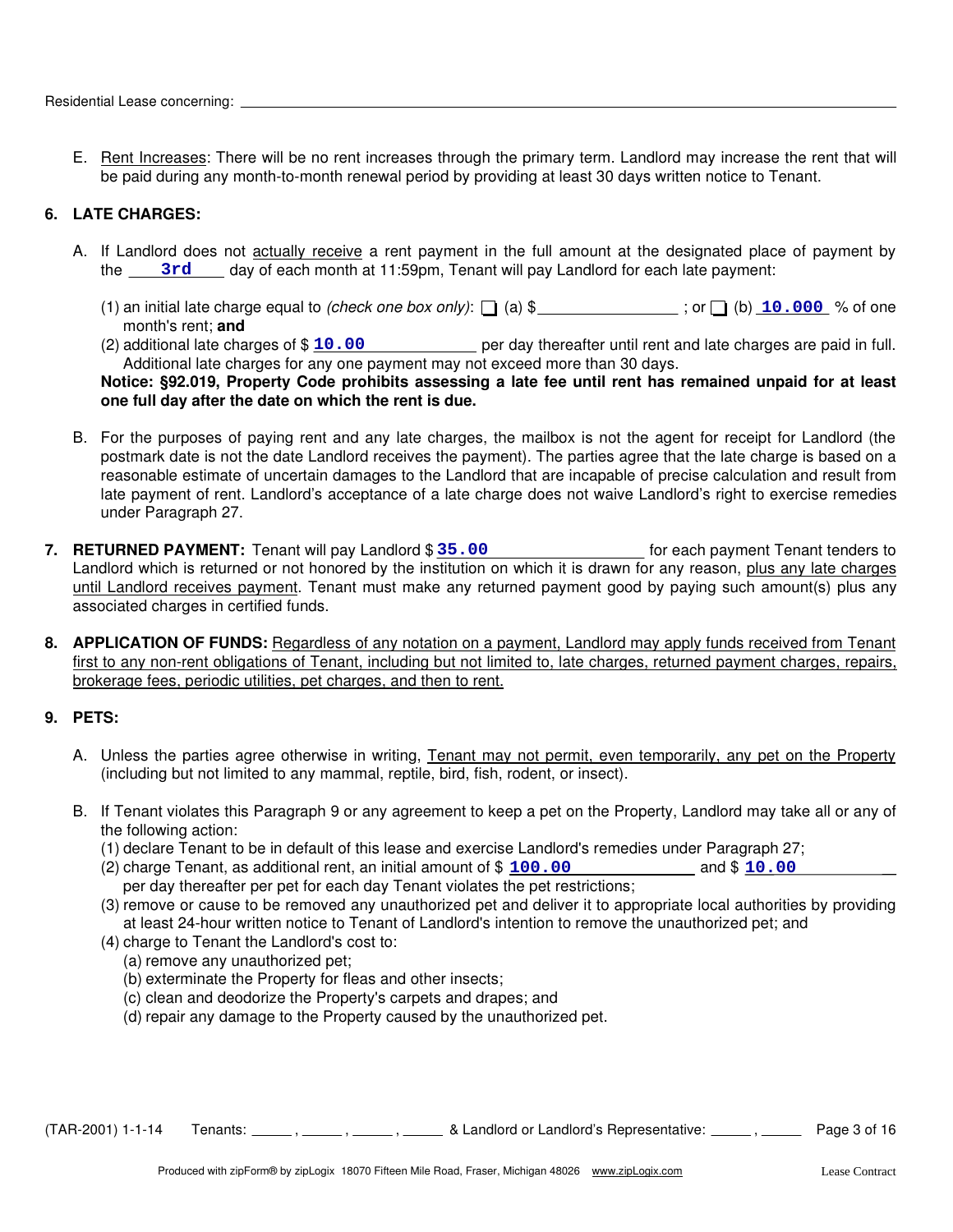C. When taking any action under Paragraph 9B Landlord will not be liable for any harm, injury, death, or sickness to any pet.

#### **10. SECURITY DEPOSIT:**

- A. Security Deposit: On or before execution of this lease, Tenant will pay a security deposit to Landlord in the amount of \$ by *(select one or more)*: cashier's check electronic payment **X X X** money order  $\Box$  personal check or  $\overline{X}$  other means acceptable to Landlord. "Security deposit" has the meaning assigned to that term in §92.102, Property Code. Any additional deposits Tenant pays to Landlord, other than the security deposit, will become part of the security deposit.
- B. Interest: No interest or income will be paid to Tenant on the security deposit. Landlord may place the security deposit in an interest-bearing or income-producing account and any interest or income earned will be paid to Landlord or Landlord's representative.
- C. Refund: Tenant must give Landlord at least thirty (30) days written notice of surrender before Landlord is obligated to account for or refund the security deposit. Any refund of the security deposit will be made payable to all Tenants named in this lease.

#### **Notices about Security Deposits:**

- **(1) §92.108, Property Code provides that a tenant may not withhold payment of any portion of the last month's rent on grounds that the security deposit is security for unpaid rent.**
- **(2) Bad faith violations of §92.108 may subject a tenant to liability up to 3 times the rent wrongfully withheld and the landlord's reasonable attorney's fees.**
- **(3) The Property Code does not obligate a landlord to return or account for the security deposit until the tenant surrenders the Property and gives the landlord a written statement of the tenant's forwarding address, after which the landlord has 30 days in which to account.**
- **(4) "Surrender" is defined in Paragraph 16 of this lease.**
- **(5) One may view the Texas Property Code at the Texas Legislature's website which, as of the date shown in the lower left-hand corner of this form, is** http://www.statutes.legis.state.tx.us/ .
- D. Deductions:
	- (1) Landlord may deduct reasonable charges from the security deposit for:
		- (a) damages to the Property, excluding normal wear and tear, and all reasonable costs associated to repair the Property;
		- (b) costs for which Tenant is responsible to clean, deodorize, exterminate, and maintain the Property;
		- (c) unpaid or accelerated rent;
		- (d) unpaid late charges;
		- (e) unpaid utilities and utility expenses Landlord incurs to maintain utilities to the Property as required by this Lease;
		- (f) unpaid pet charges;
		- (g) replacing unreturned keys, garage door openers, security devices, or other components;
		- (h) the removal of unauthorized locks or fixtures installed by Tenant;
		- (i) Landlord's cost to access the Property if made inaccessible by Tenant;
		- (j) missing or burned-out light bulbs and fluorescent tubes (at the same location and of the same type and quality that are in the Property on the Commencement Date);
		- (k) packing, removing, and storing abandoned property;
		- (l) removing abandoned or illegally parked vehicles;

 $(TAR-2001)$  1-1-14 Tenants:  $\ldots$ ,  $\ldots$ ,  $\ldots$ ,  $\ldots$ , & Landlord or Landlord's Representative:  $\ldots$ , Page 4 of 16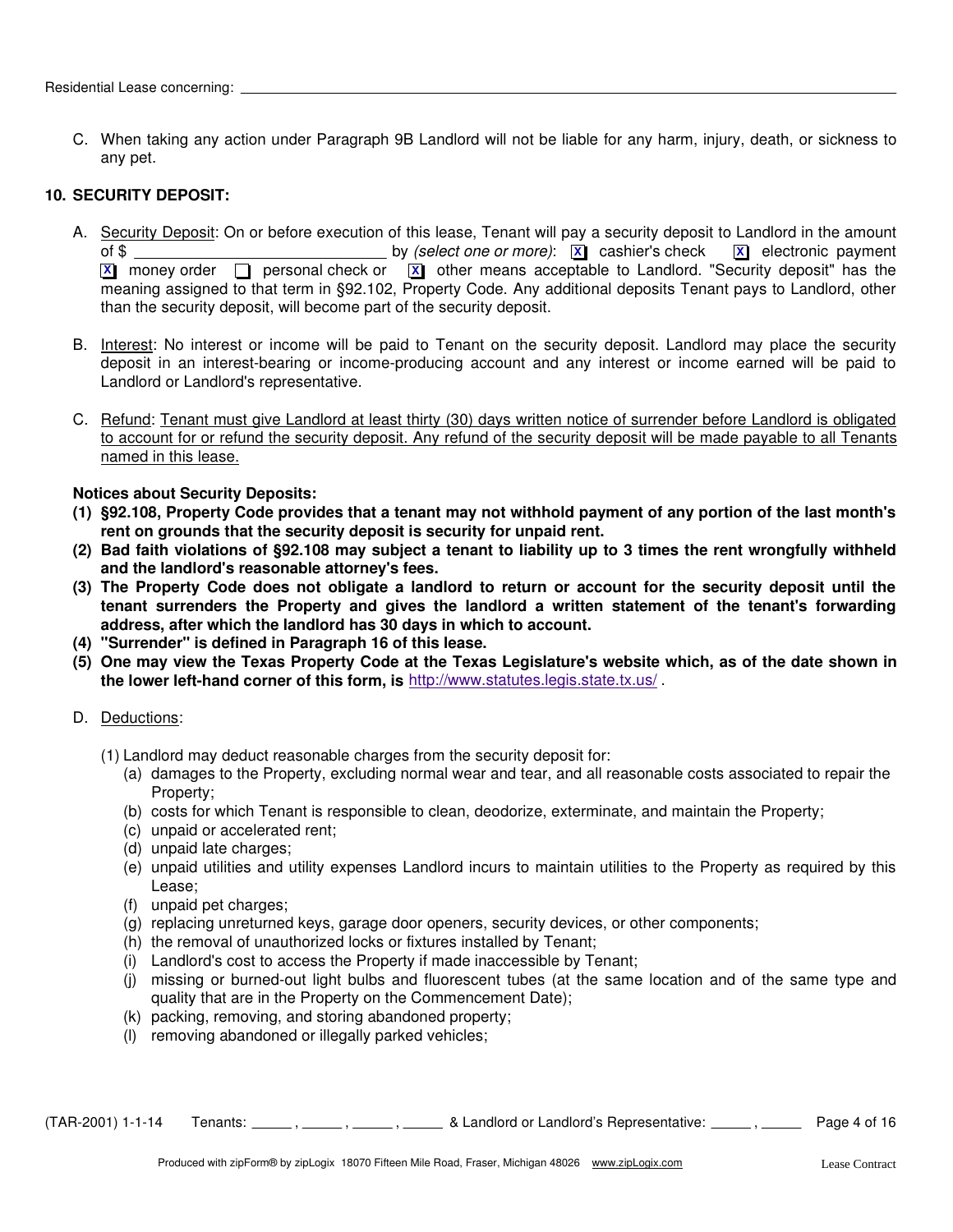- (m) costs of reletting (as defined in Paragraph 27), if Tenant is in default;
- (n) attorney's fees, costs of court, costs of service, and other reasonable costs incurred in any legal proceeding against Tenant;
- (o) mailing costs associated with sending notices to Tenant for any violations of this lease;
- (p) any other unpaid charges or fees or other items for which Tenant is responsible under this lease;
- (q) cost to restore walls, flooring, landscaping or any alteration to the Property not approved in writing by Landlord; and
- (r) damages to the Property caused by smoking, including but not limited to stains, burns, odors, and removal of debris.
- (2) If deductions exceed the security deposit, Tenant will pay to Landlord the excess within 10 days after Landlord makes written demand.

#### **11. UTILITIES:**

A. Tenant will pay all connection fees, service fees, usage fees, and all other costs and fees for all utilities to the Property (for example, electricity, gas, water, wastewater, garbage, telephone, alarm monitoring systems, cable, and Internet connections) except the following which Landlord will pay:

Unless otherwise agreed, amounts under this paragraph are payable directly to the service providers.

B. Unless provided by Landlord, Tenant must, at a minimum, keep the following utilities on, if available, at all times this lease is in effect: gas; electricity; water; wastewater; and garbage services.

**Notice: Before signing this lease, Tenant should determine if all necessary utilities are available to the Property and are adequate for Tenant's use.**

#### **12. USE AND OCCUPANCY:**

- A. Occupants: Tenant may use the Property as a private residence only. The only persons Tenant may permit to reside on the Property during the term of this lease are (*include names and ages of all occupants*):
- B. Phone Numbers and E-mail: Tenant must promptly inform Landlord of any changes in Tenant's phone numbers (home, work, and mobile) and e-mail not later than 5 days after a change.
- C. HOA Rules: Tenant must comply with any owners' association rules or restrictive covenants affecting the Property. Tenant will reimburse Landlord for any fines or other charges assessed against Landlord for violations by Tenant of any owners' association rule or restrictive covenant.
- D. Prohibitions: Unless otherwise authorized by this lease, Tenant may not install or permit any of the following on the Property, even temporarily: a spa, hot tub, above-ground pool, trampoline, or any item which causes a suspension or cancellation of insurance coverage or an increase in insurance premiums. Tenant may not permit any part of the Property to be used for: (1) any activity which is a nuisance, offensive, noisy, or dangerous; (2) the repair of any vehicle; (3) any business of any type, including but not limited to child care; (4) any activity which violates any zoning ordinance, owners' association rule, or restrictive covenant; (5) any illegal or unlawful activity; or (6) activity that obstructs, interferes with, or infringes on the rights of other persons near the Property.

 $(TAR-2001)$  1-1-14 Tenants:  $\frac{1}{16}$ ,  $\frac{1}{16}$ ,  $\frac{1}{16}$ ,  $\frac{1}{16}$  & Landlord or Landlord's Representative:  $\frac{1}{16}$  Page 5 of 16

.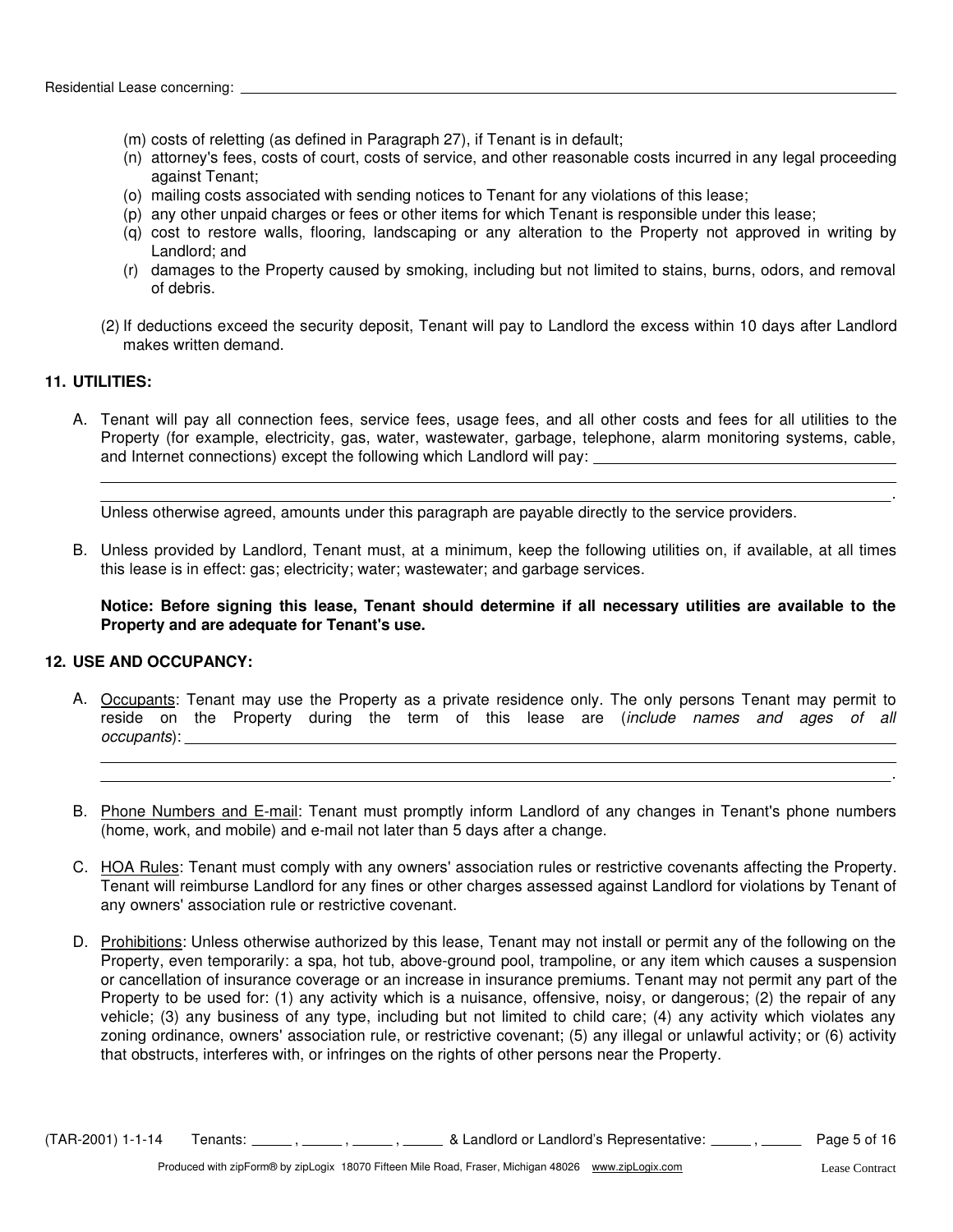- E. Guests: Tenant may not permit any guest to stay on the Property longer than the amount of time permitted by any owners' association rule or restrictive covenant or \_\_\_\_\_\_\_\_\_\_\_\_\_\_14 \_\_\_\_\_\_\_\_\_\_\_\_ days without Landlord's written permission, whichever is less.
- F. Common Areas: Landlord is not obligated to pay any non-mandatory or user fees for Tenant's use of any common areas or facilities (for example, pool or tennis courts).
- adjacent to the Property or on the street in front of the Property. In accordance with applicable state and local laws, Landlord may have towed, at Tenant's expense: (a) any inoperative vehicle on or adjacent to the Property; (b) any vehicle parked in violation of this paragraph or any additional parking rules made part of this lease; or (c) any vehicle parked in violation of any law, local ordinance, or owners' association rule. 13. PARKING RULES: Tenant may not permit more than **variable and vehicles**, including but not limited to automobiles, trucks, recreational vehicles, trailers, motorcycles, all-terrain vehicles, jet skis, and boats, on the Property unless authorized by Landlord in writing. Tenant may not park or permit any person to park any vehicles in the yard. Tenant may permit vehicles to be parked only in drives, garages, designated common parking areas, or in the street if not prohibited by law or an owners' association. Tenant may not store or permit any person to store any vehicles on or

#### **14. ACCESS BY LANDLORD:**

- A. Advertising: Landlord may prominently display a "For Sale" or "For Lease" or similarly worded sign on the Property during the term of this lease or any renewal period. Landlord or Landlord's contractor may take interior or exterior photographs or images of the Property and use the photographs or images in any advertisements to lease or sell the Property.
- B. Access: Before accessing the Property, Landlord or anyone authorized by Landlord will attempt to first contact Tenant, but may enter the Property at reasonable times without notice to make repairs or to show the Property to prospective tenants or buyers, inspectors, fire marshals, lenders, appraisers, or insurance agents. Additionally, Landlord or anyone authorized by Landlord may peacefully enter the Property at reasonable times without first attempting to contact Tenant and without notice to: (1) survey or review the Property's condition and take photographs to document the condition; (2) make emergency repairs; (3) exercise a contractual or statutory lien; (4) leave written notices; or (5) seize nonexempt property if Tenant is in default.
- C. Trip Charges: If Landlord or Landlord's agents have made prior arrangements with Tenant to access the Property . and are denied or are not able to access the Property because of Tenant's failure to make the Property accessible (including, but not limited to, any occupant, guest or invitee of Tenant, pet, or security device prohibiting access to any area of the Property), Landlord may charge Tenant a trip charge of \$ **65.00**
- D. Keybox: **A keybox is a locked container placed on the Property holding a key to the Property. The keybox is opened by a special combination, key, or programmed access device so that persons with the access device may enter the Property, even in Tenant's absence. The keybox is a convenience but involves risk (such as unauthorized entry, theft, property damage, or personal injury). Neither the Association of REALTORS® nor MLS requires the use of a keybox.**
	- (1) Tenant authorizes Landlord, Landlord's property manager, and Landlord's broker to place on the Property a keybox containing a key to the Property:
		- (a) during the last days of this lease or any renewal or extension; and **30**
		- (b) at any time Landlord lists the Property for sale with a Texas licensed broker.

 $(TAR-2001)$  1-1-14 Tenants:  $\frac{1}{\sqrt{16}}$ ,  $\frac{1}{\sqrt{16}}$ ,  $\frac{1}{\sqrt{16}}$  & Landlord or Landlord's Representative:  $\frac{1}{\sqrt{16}}$  Page 6 of 16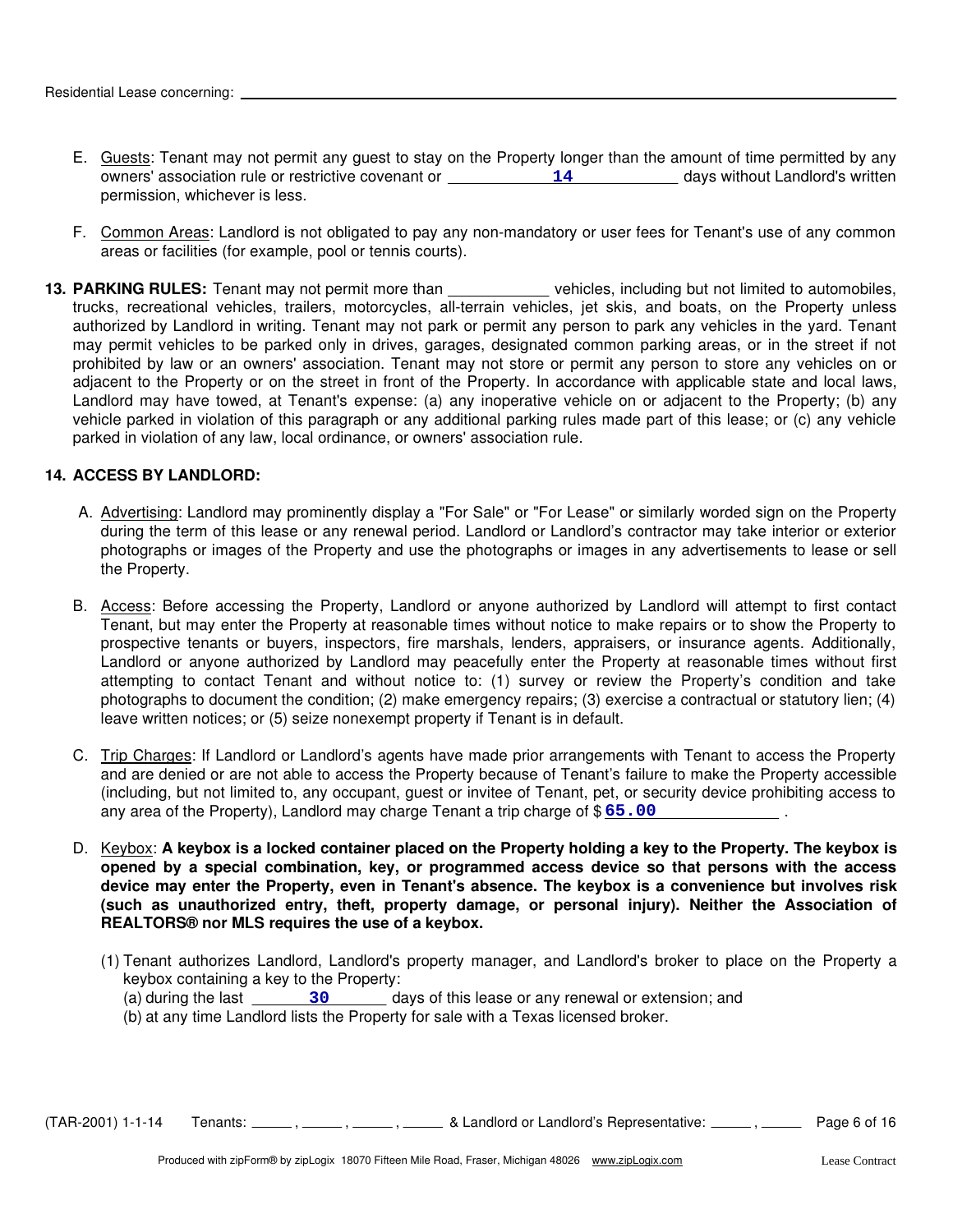- (2) Tenant may withdraw Tenant's authorization to place a keybox on the Property by providing written notice to Landlord and paying Landlord a fee of \$ **Two Months Rent** as consideration for the withdrawal. Landlord will remove the keybox within a reasonable time after receipt of the notice of withdrawal and payment of the required fee. Removal of the keybox does not alleviate Tenant's obligation to make the Property available for showings as indicated in Paragraph 14B.
- (3) If Landlord or Landlord's agents are denied or are not able to access the Property after first attempting to contact Tenant, Landlord may charge Tenant a trip charge as provided in Paragraph 14C.
- (4) Landlord, the property manager, and Landlord's broker are not responsible to Tenant, Tenant's guests, family, or occupants for any damages, injuries, or losses arising from use of the keybox unless caused by Landlord, the property manager, or Landlord's broker.

#### **15. MOVE-IN CONDITION:**

- A. Landlord makes no express or implied warranties as to the Property's condition. Tenant has inspected the Property and accepts it **AS-IS** provided that Landlord:
- B. Tenant will complete an Inventory and Condition Form, noting any damages to the Property, and deliver it to Landlord within \_\_\_\_\_\_\_5 \_\_\_\_\_\_\_ days after the Commencement Date. If Tenant fails to timely deliver the Inventory and Condition Form, the Property will be deemed to be free of damages, unless otherwise expressed in this lease. The Inventory and Condition Form is not a request for repairs. Tenant must direct all requests for repairs in compliance with Paragraph 18.

#### **16. MOVE-OUT:**

- A. Move-Out Condition: When this lease ends, Tenant will surrender the Property in the same condition as when received, normal wear and tear excepted. Tenant will leave the Property in a clean condition free of all trash, debris, and any personal property. Tenant may not abandon the Property.
- B. Definitions:
	- (1) *"Normal wear and tear"* means deterioration that occurs without negligence, carelessness, accident, or abuse.
	- (2) *"Surrender"* occurs when all occupants have vacated the Property, in Landlord's reasonable judgment, and one of the following events occurs:
		- (a) the date Tenant specifies as the move-out or termination date in a written notice to Landlord has passed; or
		- (b) Tenant returns keys and access devices that Landlord provided to Tenant under this lease.
	- (3) *"Abandonment"* occurs when all of the following occur:
		- (a) all occupants have vacated the Property, in Landlord's reasonable judgment;
		- (b) Tenant is in breach of this lease by not timely paying rent; and
		- (c) Landlord has delivered written notice to Tenant, by affixing it to the inside of the main entry door or if the Landlord is prevented from entering the Property by affixing it to the outside of the main entry door, stating that Landlord considers the Property abandoned, and Tenant fails to respond to the affixed notice by the time required in the notice, which will not be less than 2 days from the date the notice is affixed to the main entry door.

 $(TAR-2001)$  1-1-14 Tenants:  $\frac{1}{\sqrt{16}}$ ,  $\frac{1}{\sqrt{16}}$ ,  $\frac{1}{\sqrt{16}}$  & Landlord or Landlord's Representative:  $\frac{1}{\sqrt{16}}$  Page 7 of 16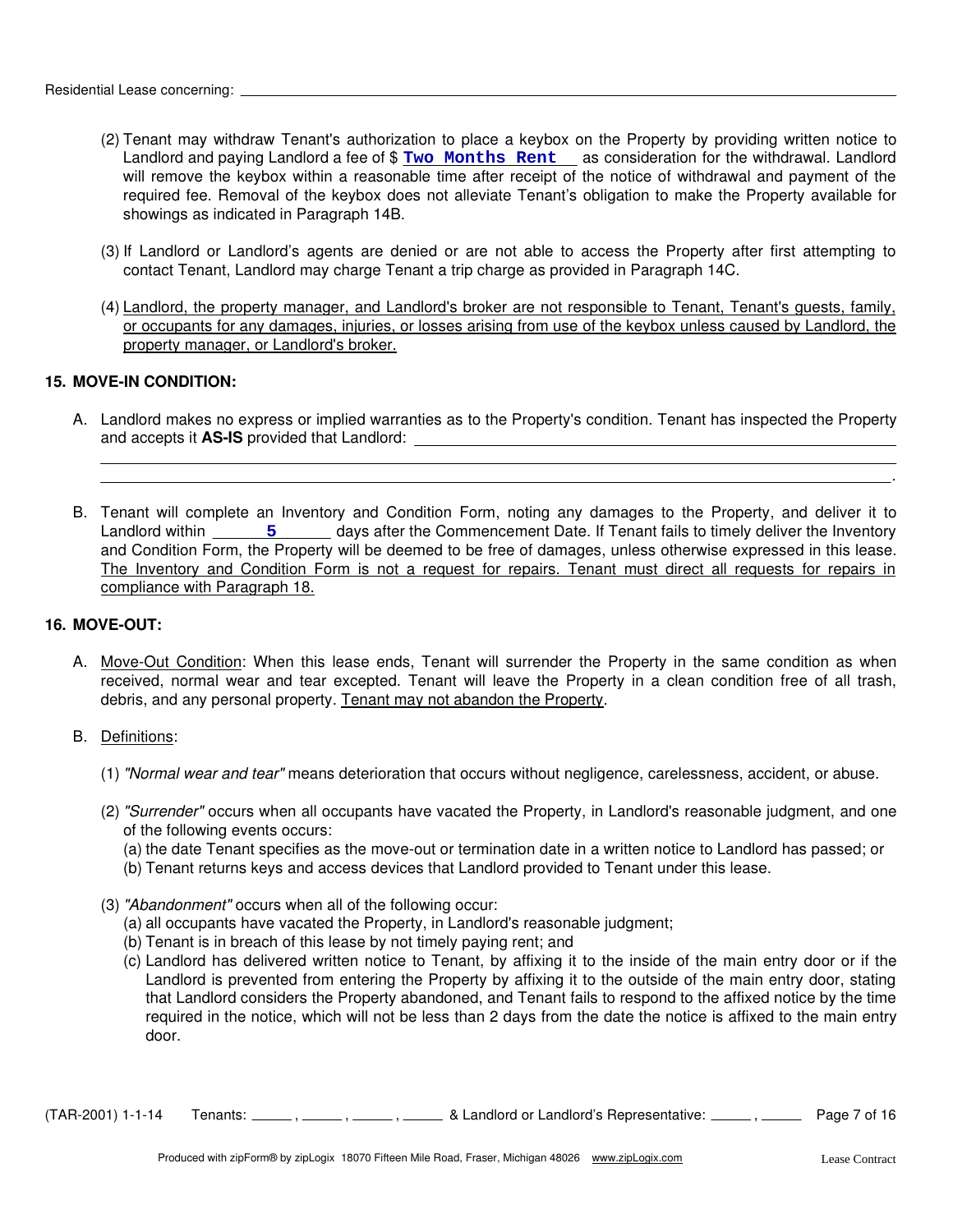#### C. Personal Property Left After Move-Out:

- (1) If Tenant leaves any personal property in the Property after surrendering or abandoning the Property Landlord may:
	- (a) dispose of such personal property in the trash or a landfill;
	- (b) give such personal property to a charitable organization; or
	- (c) store and sell such personal property by following procedures in §54.045(b)-(e), Property Code.
- (2) Tenant must reimburse Landlord all Landlord's reasonable costs under Paragraph 16C(1) for packing, removing, storing, and selling the personal property left in the Property after surrender or abandonment.

#### **17. PROPERTY MAINTENANCE:**

- A. Tenant's General Responsibilities: Tenant, at Tenant's expense, must:
	- (1) keep the Property clean and sanitary;
	- (2) promptly dispose of all garbage in appropriate receptacles;
	- (3) supply and change heating and air conditioning filters at least once a month;
	- (4) supply and replace all light bulbs, fluorescent tubes, and batteries for smoke alarms, carbon monoxide detectors, garage door openers, ceiling fan remotes, and other devices (of the same type and quality that are in the Property on the Commencement Date);
	- (5) maintain appropriate levels of necessary chemicals or matter in any water softener;
	- (6) take action to promptly eliminate any dangerous condition on the Property;
	- (7) take all necessary precautions to prevent broken water pipes due to freezing or other causes;
	- (8) replace any lost or misplaced keys;
	- (9) pay any periodic, preventive, or additional extermination costs desired by Tenant, including treatment for bed bugs, unless otherwise required by law;
	- (10) remove any standing water;
	- (11) know the location and operation of the main water cut-off valve and all electric breakers and how to switch the valve or breakers off at appropriate times to mitigate any potential damage;
	- (12) water the foundation of the Property at reasonable and appropriate times; and
	- (13) promptly notify Landlord, in writing, of all needed repairs.

#### B. Yard Maintenance:

- (1) *"Yard"* means all lawns, shrubbery, bushes, flowers, gardens, trees, rock or other landscaping, and other foliage on or encroaching on the Property or on any easement appurtenant to the Property, and does not include common areas maintained by an owners' association.
- (2) *"Maintain the yard"* means to perform activities such as, but not limited to: (a) mowing, fertilizing, and trimming the yard; (b) controlling pests and weeds in the yard; and (c) removing debris from the yard.
- (3) Unless prohibited by ordinance or other law, Tenant will water the yard at reasonable and appropriate times including but not limited to the following times:

. Other than watering, the yard will be maintained as follows:

 $(TAR-2001)$  1-1-14 Tenants:  $\frac{1}{16}$ ,  $\frac{1}{16}$ ,  $\frac{1}{16}$ ,  $\frac{1}{16}$  & Landlord or Landlord's Representative:  $\frac{1}{16}$  Page 8 of 16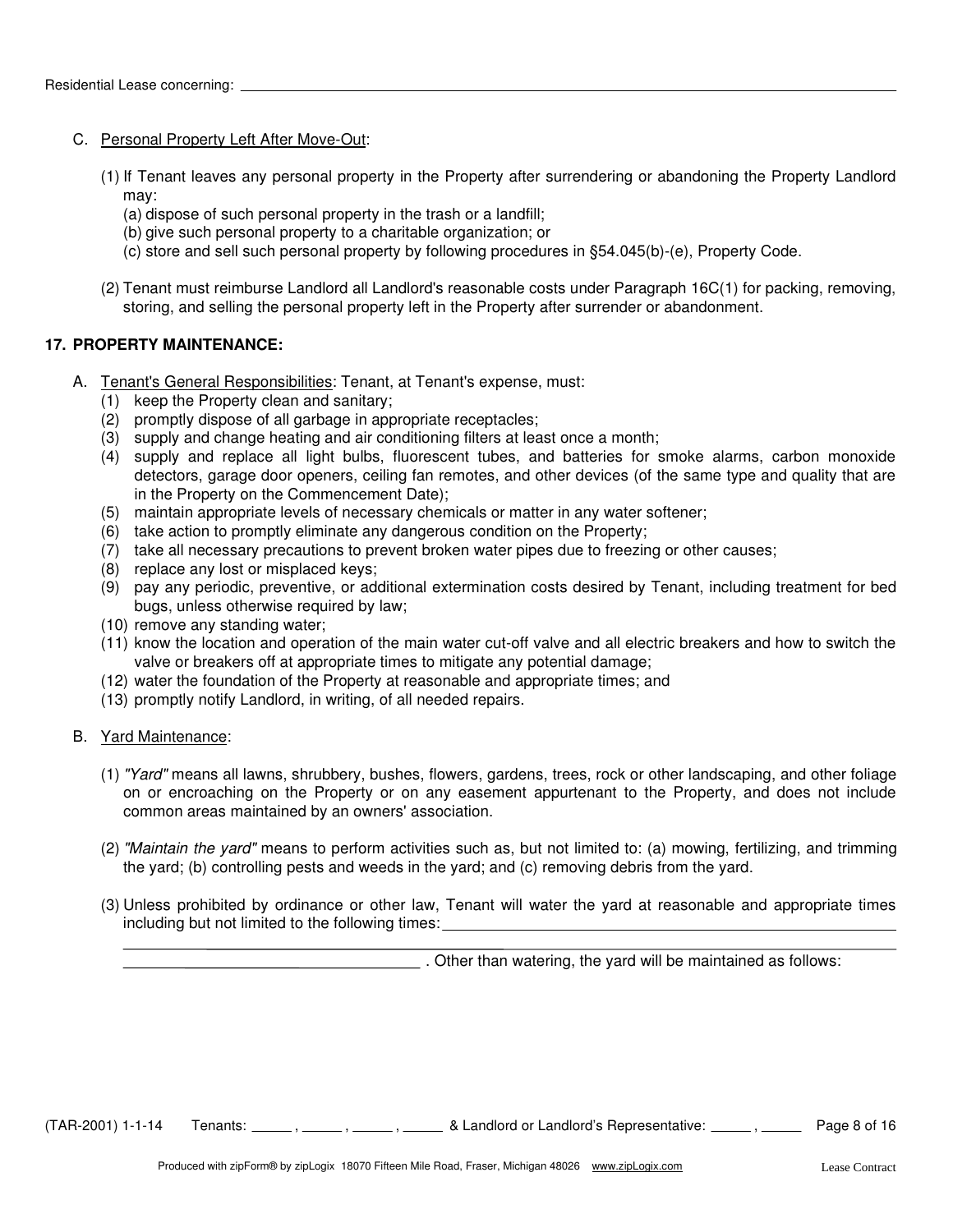- (a) Landlord, at Landlord's expense, will maintain the yard. Tenant will permit Landlord and Landlord's contractors reasonable access to the yard and will remove any pet from the yard at appropriate times.
- $\Box$  (b) Tenant, at Tenant's expense, will maintain the yard.
- $\Box$  (c) Tenant will maintain in effect a scheduled yard maintenance contract with:  $\Box$  a contractor who regularly provides such service;  $\Box$
- C. Pool/Spa Maintenance: Any pool or spa on the Property will be maintained according to a Pool/Spa Maintenance Addendum.
- D. Prohibitions: If Tenant installs any fixtures on the Property, authorized or unauthorized, such as additional smoke alarms, locks, alarm systems, cables, satellite dishes, or other fixtures, such fixtures will become the property of the Landlord. Except as otherwise permitted by law, this lease, or in writing by Landlord, Tenant may not:
	- (1) remove any part of the Property or any of Landlord's personal property from the Property;
	- (2) remove, change, add, or rekey any lock;
	- (3) make holes in the woodwork, floors, or walls, except that a reasonable number of small nails may be used to hang pictures in sheetrock and grooves in paneling;
	- (4) permit any water furniture on the Property;
	- (5) install additional phone or video cables, outlets, antennas, satellite receivers, or alarm systems;
	- (6) alter, replace or remove flooring material, paint, or wallpaper;
	- (7) install, change, or remove any: fixture, appliance, or non-real-property item listed in Paragraph 2;
	- (8) keep or permit any hazardous material on the Property such as flammable or explosive materials;
	- (9) keep or permit any material or item which causes any liability or fire and extended insurance coverage to be suspended or canceled or any premiums to be increased;
	- (10) dispose of any environmentally detrimental substance (for example, motor oil or radiator fluid) on the Property; or
	- (11) cause or allow any lien to be filed against any portion of the Property.
- E. Failure to Maintain: If Tenant fails to comply with this Paragraph 17 or any Pool/Spa Maintenance Addendum, Landlord may, in addition to exercising Landlord's remedies under Paragraph 27, perform whatever action Tenant is obligated to perform and Tenant must immediately reimburse Landlord the reasonable expenses that Landlord incurs plus any administrative fees assessed by Landlord's agents or any other entity as provided by law.
- F. Smoking: Smoking by Tenant, Tenant's guests, family, or occupants is  $\Box$  permitted Property (including, but not limited to, the garage or outdoor areas of the Property). If smoking is not permitted and does occur on the Property, Tenant will be in default and: **x** not permitted on the
	- (1) Landlord may exercise Landlord's remedies under Paragraph 27; and
	- (2) Landlord may deduct from the security deposit damages to the Property caused by smoking, including but not limited to stains, burns, odors, and removal of debris.
- **18. REPAIRS:** (Notice: Subchapter B, Chapter 92, Property Code governs repair obligations).
	- **A. Repair Requests: All requests for repairs must be in writing and delivered to Landlord. If Tenant is delinquent in rent at the time a repair notice is given, Landlord is not obligated to make the repair. In the event of an emergency related to the condition of the Property that materially affects the physical health or safety of an ordinary tenant, Tenant may call Landlord or, if applicable, the property manager, at . Ordinarily, a repair to the heating and air conditioning system is not an (281)338-1654 emergency.**

 $(TAR-2001)$  1-1-14 Tenants:  $\frac{1}{16}$ ,  $\frac{1}{16}$ ,  $\frac{1}{16}$  & Landlord or Landlord's Representative:  $\frac{1}{16}$  Page 9 of 16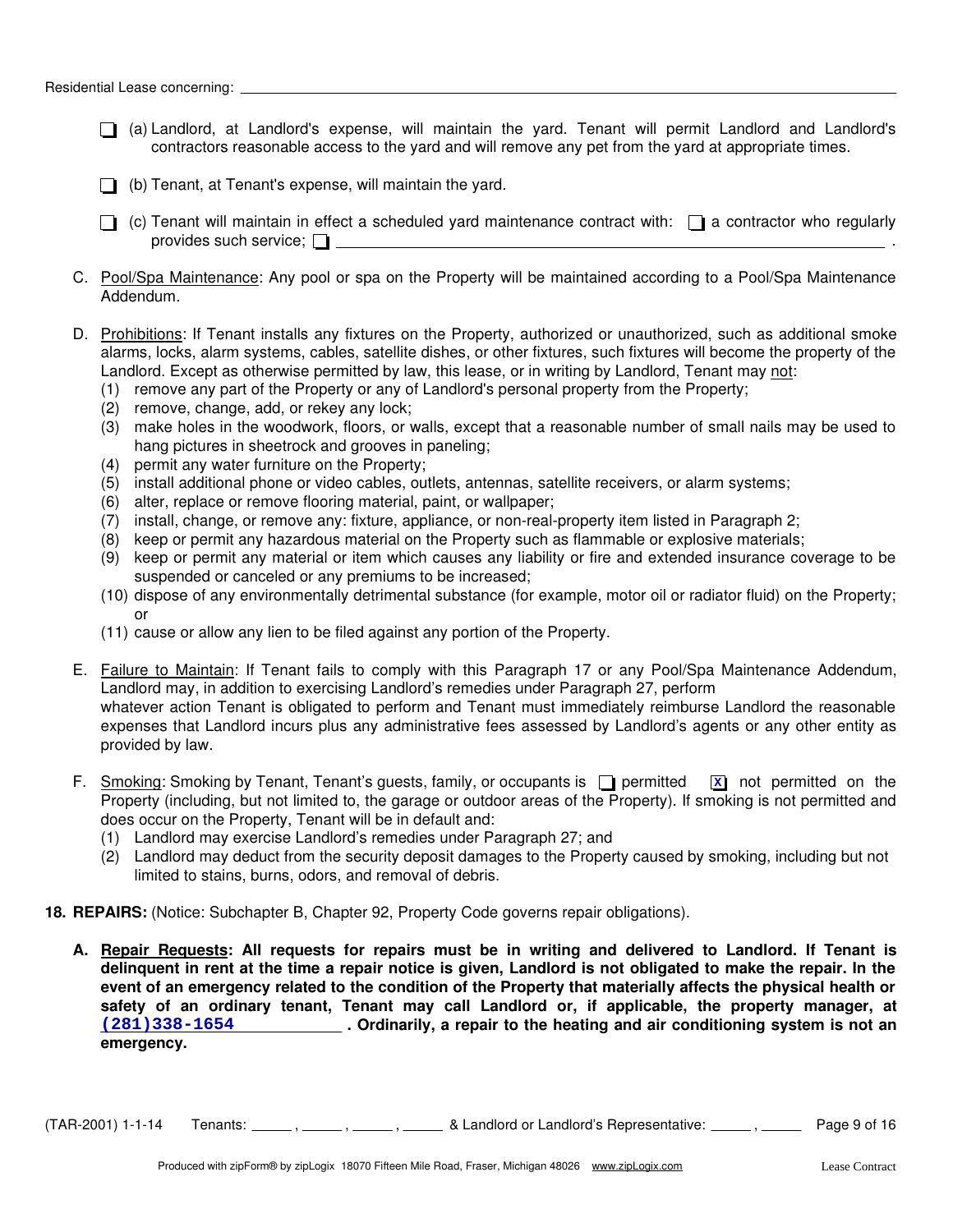**B. NOTICE: If Landlord fails to repair a condition that materially affects the physical health or safety of an ordinary tenant as required by this lease or the Property Code, Tenant may be entitled to exercise remedies under §92.056 and §92.0561 of the Property Code. If Tenant follows the procedures under those sections, the following remedies may be available to Tenant: (1) terminate the lease and obtain an appropriate refund under §92.056(f); (2) have the condition repaired or remedied according to §92.0561; (3) deduct from the rent the cost of the repair or remedy according to §92.0561; and (4) obtain judicial remedies according to §92.0563. Do not exercise these remedies without consulting an attorney or carefully reviewing the procedures under the applicable sections. The Property Code presumes that 7 days is a reasonable period of time for the Landlord to make a diligent effort to repair a condition unless there are circumstances which establish that a different period of time is appropriate (such as the severity and nature of the condition and the availability of materials, labor, and utilities). Failure to strictly follow the procedures in the applicable sections may cause Tenant to be in default of the lease.**

#### **C. Completion of Repairs:**

- **(1) Tenant may not repair or cause to be repaired any condition, regardless of the cause, without Landlord's permission. All decisions regarding repairs, including the completion of any repair, whether to repair or replace the item, and the selection of contractors, will be at Landlord's sole discretion.**
- **(2) Landlord is not obligated to complete a repair on a day other than a business day unless required to do so by the Property Code.**
- **D. Payment of Repair Costs:**
	- **(1) Except as otherwise specified in this lease, Landlord will pay to repair or remedy conditions in the Property in need of repair if Tenant complies with the procedures for requesting repairs as described in this Paragraph 18. This includes, but is not limited to, repairs to the following items not caused by Tenant or Tenant's negligence:**
		- **(a) heating and air conditioning systems;**
		- **(b) water heaters; or**
		- **(c) water penetration from structural defects.**
	- **(2) Landlord will NOT pay to repair the following items unless caused by Landlord's negligence:**
		- **(a) conditions caused by Tenant, an Occupant, or any guest or invitee of Tenant;**
		- **(b) damage to doors, windows, and screens;**
		- **(c) damage from windows or doors left open;**
		- **(d) damage from wastewater stoppages caused by foreign or improper objects in lines that exclusively serve the Property;**
		- **(e) items that are cosmetic in nature with no impact on the functionality or use of the item; and**
		- **(f) the following specific items or appliances: Alarm If Applicable**
- **E. Trip Charges: If a repair person is unable to access the Property after making arrangements with Tenant to complete the repair, Tenant will pay any trip charge the repair person may charge, which amount may be different from the amount stated in Paragraph 14C.**

 $(TAR-2001)$  1-1-14 Tenants:  $\frac{1}{\sqrt{16}}$ ,  $\frac{1}{\sqrt{16}}$ ,  $\frac{1}{\sqrt{16}}$  & Landlord or Landlord's Representative:  $\frac{1}{\sqrt{16}}$  Page 10 of 16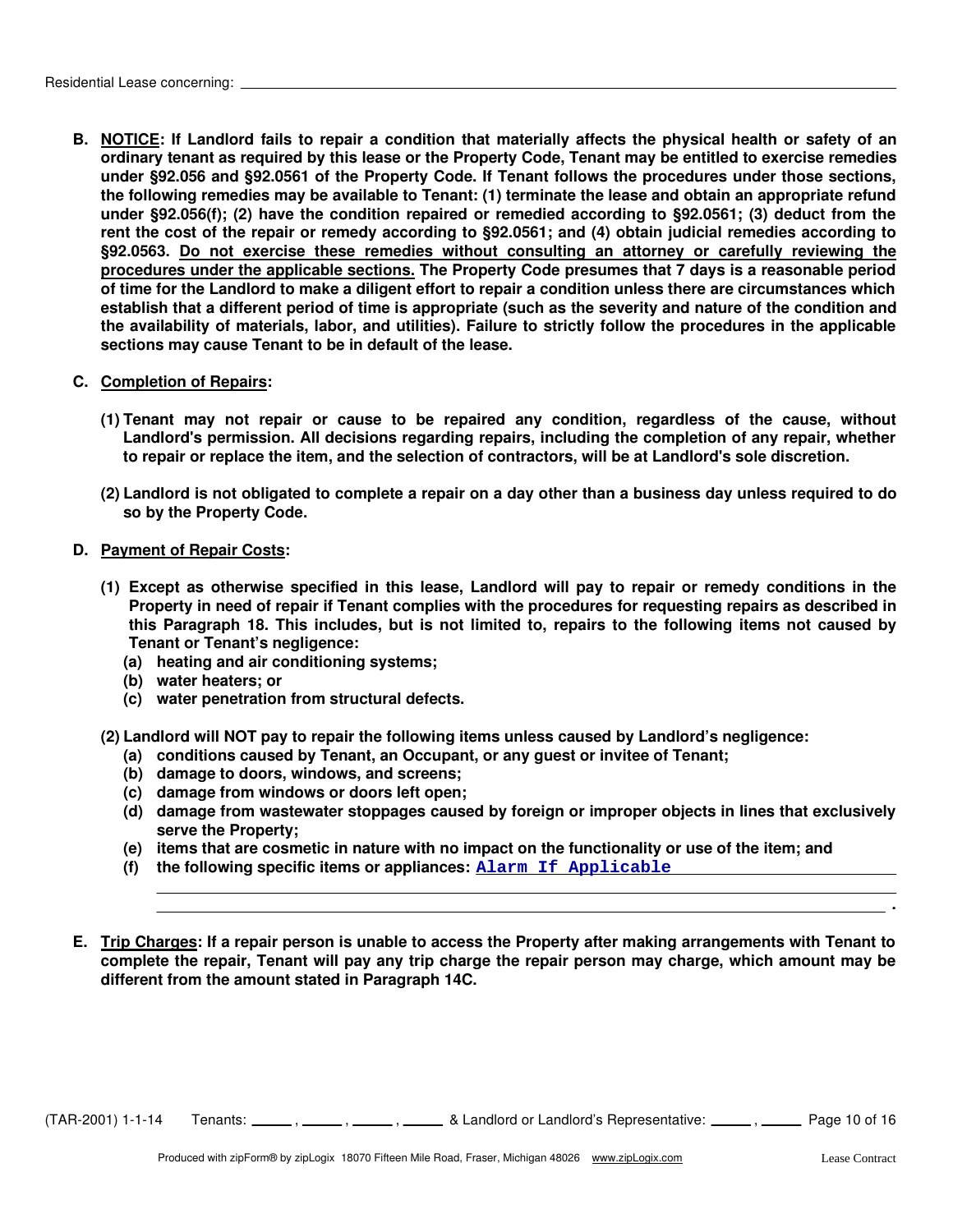**F. Advance Payments and Reimbursements: Landlord may require advance payment of repairs or payments under this Paragraph 18 for which Tenant is responsible. Tenant must promptly reimburse Landlord the amounts under this Paragraph 18 for which Tenant is responsible.**

#### **19. SECURITY DEVICES AND EXTERIOR DOOR LOCKS:**

- A. Subchapter D, Chapter 92, Property Code requires the Property to be equipped with certain types of locks and security devices, including (with some exceptions): (1) window latches on each window; (2) a keyed doorknob lock or keyed deadbolt lock on each exterior door; (3) a sliding door pin lock on each exterior sliding glass door of the dwelling; (4) a sliding door handle latch or a sliding door security bar on each exterior sliding glass door of the dwelling; and (5) a keyless bolting device and a door viewer on each exterior door of the dwelling. Landlord has rekeyed the security devices since the last occupant vacated the Property or will rekey the security devices within 7 days after Tenant moves in. "Security device" has the meaning assigned to that term in §92.151, Property Code.
- B. All notices or requests by Tenant for rekeying, changing, installing, repairing, or replacing security devices must be in writing. Installation of additional security devices or additional rekeying or replacement of security devices desired by Tenant may be paid by Tenant in advance in accordance with §92.162(c), Property Code, and may be installed only by contractors authorized by Landlord.
- **20. SMOKE ALARMS:** Subchapter F, Chapter 92, Property Code requires the Property to be equipped with smoke alarms in certain locations. Requests for additional installation, inspection, or repair of smoke alarms must be in writing. Disconnecting or intentionally damaging a smoke alarm or removing a battery without immediately replacing it with a working battery may subject Tenant to civil penalties and liability for damages and attorney fees under §92.2611, Property Code.
- 21. LIABILITY: Unless caused by Landlord, Landlord is not responsible to Tenant, Tenant's guests, family, or occupants for any damages, injuries, or losses to person or property caused by fire, flood, water leaks, ice, snow, hail, winds, explosion, smoke, interruption of utilities, theft, burglary, robbery, assault, vandalism, other persons, condition of the Property, environmental contaminants (for example, carbon monoxide, asbestos, radon, lead-based paint, mold, fungus, etc.), or other occurrences or casualty losses. Tenant will promptly reimburse Landlord for any loss, property damage, or cost of repairs or service to the Property caused by Tenant, Tenant's guests, any occupants, or any pets.
- **22. HOLDOVER:** If Tenant fails to vacate the Property at the time this lease ends Tenant will pay Landlord rent for the holdover period and indemnify Landlord and prospective tenants for damages, including but not limited to lost rent, lodging expenses, costs of eviction, and attorneys' fees. Rent for any holdover period will be three (3) times the monthly rent, calculated on a daily basis, and will be immediately due and payable daily without notice or demand.
- **23. RESIDENTIAL LANDLORD'S LIEN:** Landlord will have a lien for unpaid rent against all of Tenant's nonexempt personal property that is in the Property and may seize such nonexempt property if Tenant fails to pay rent. Subchapter C, Chapter 54, Property Code governs the rights and obligations of the parties regarding Landlord's lien. Landlord may collect a charge for packing, removing, or storing property seized in addition to any other amounts Landlord is entitled to receive. Landlord may sell or dispose of any seized property in accordance with the provisions of §54.045, Property Code.
- **24. SUBORDINATION:** This lease and Tenant's leasehold interest are and will be subject, subordinate, and inferior to: (i) any lien or encumbrance now or later placed on the Property by Landlord; (ii) all advances made under any such lien or encumbrance; (iii) the interest payable on any such lien or encumbrance; (iv) any and all renewals and extensions of any such lien or encumbrance; (v) any restrictive covenant; and (vi) the rights of any owners' association affecting the Property.

 $(TAR-2001)$  1-1-14 Tenants:  $\frac{1}{\sqrt{16}}$ ,  $\frac{1}{\sqrt{16}}$ ,  $\frac{1}{\sqrt{16}}$  & Landlord or Landlord's Representative:  $\frac{1}{\sqrt{16}}$  Page 11 of 16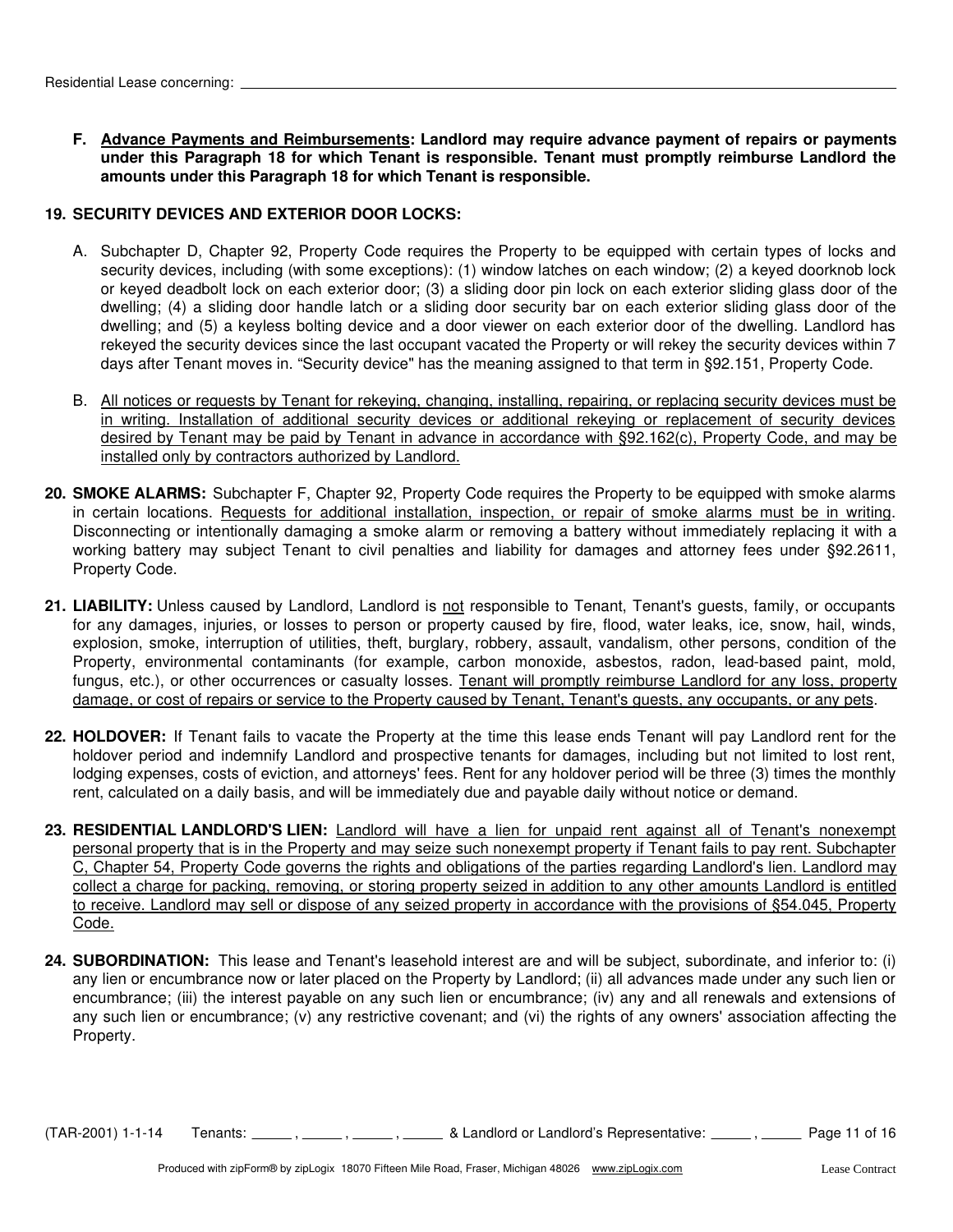- **25. CASUALTY LOSS OR CONDEMNATION:** Section 92.054, Property Code governs the rights and obligations of the parties regarding a casualty loss to the Property. Any proceeds, payment for damages, settlements, awards, or other sums paid because of a casualty loss to the Property will be Landlord's sole property. For the purpose of this lease, any condemnation of all or a part of the Property is a casualty loss.
- **26. SPECIAL PROVISIONS:** *(Do not insert a lease-option or lease-purchase clause without the assistance of legal counsel. Special obligations and liabilities under statute apply to such transactions.)*

**At move out carpets will be professionally cleaned and brought to move in condition. Funds will be deducted from the tenant's deposit.** 

**At move out the tenant will surrender the house clean and in move in condition, returning the house as it was at move in. If not, funds to do so will be deducted from tenant's deposit.** 

**First months rent and all deposits to be paid by certified funds made out to Pegasus. Electronic payments are allowed as long as you pay 4 business days**

#### **27. DEFAULT:**

- A. If Landlord fails to comply with this lease, Tenant may seek any relief provided by law.
- B. If Tenant fails to timely pay all amounts due under this lease or otherwise fails to comply with this lease, Tenant will be in default and:
	- (1) Landlord may terminate Tenant's right to occupy the Property by providing Tenant with at least one day written notice to vacate;
	- (2) all unpaid rents which are payable during the remainder of this lease or any renewal period will be accelerated without notice or demand;
	- (3) Landlord may exercise Landlord's lien under Paragraph 23 and any other rights under this lease or the Property Code; and
	- (4) Tenant will be liable for:
		- (a) any lost rent;
		- (b) Landlord's cost of reletting the Property including but not limited to leasing fees, advertising fees, utility charges, and other fees reasonably necessary to relet the Property;
		- (c) repairs to the Property for use beyond normal wear and tear;
		- (d) all Landlord's costs associated with eviction of Tenant, including but not limited to attorney's fees, court costs, costs of service, witness fees, and prejudgment interest;
		- (e) all Landlord's costs associated with collection of amounts due under this lease, including but not limited to collection fees, late charges, and returned check charges; and
		- (f) any other recovery to which Landlord may be entitled by law.
- C. Notice to vacate under Paragraph 27B(1) may be by any means permitted by §24.005, Property Code.
- D. Landlord will attempt to mitigate any damage or loss caused by Tenant's breach by attempting to relet the Property to acceptable tenants and reducing Tenant's liability accordingly.
- **28. EARLY TERMINATION:** This lease begins on the Commencement Date and ends on the Expiration date unless: (i) renewed under Paragraph 4; (ii) extended by written agreement of the parties; or (iii) terminated earlier under Paragraph 27, by agreement of the parties, applicable law, or this Paragraph 28. Tenant is not entitled to early termination due to voluntary or involuntary job or school transfer, changes in marital status, loss of employment, loss of co-tenants, changes in health, purchase of property, or death.

 $(TAR-2001)$  1-1-14 Tenants:  $\frac{1}{16}$ ,  $\frac{1}{16}$ ,  $\frac{1}{16}$  & Landlord or Landlord's Representative:  $\frac{1}{16}$  Page 12 of 16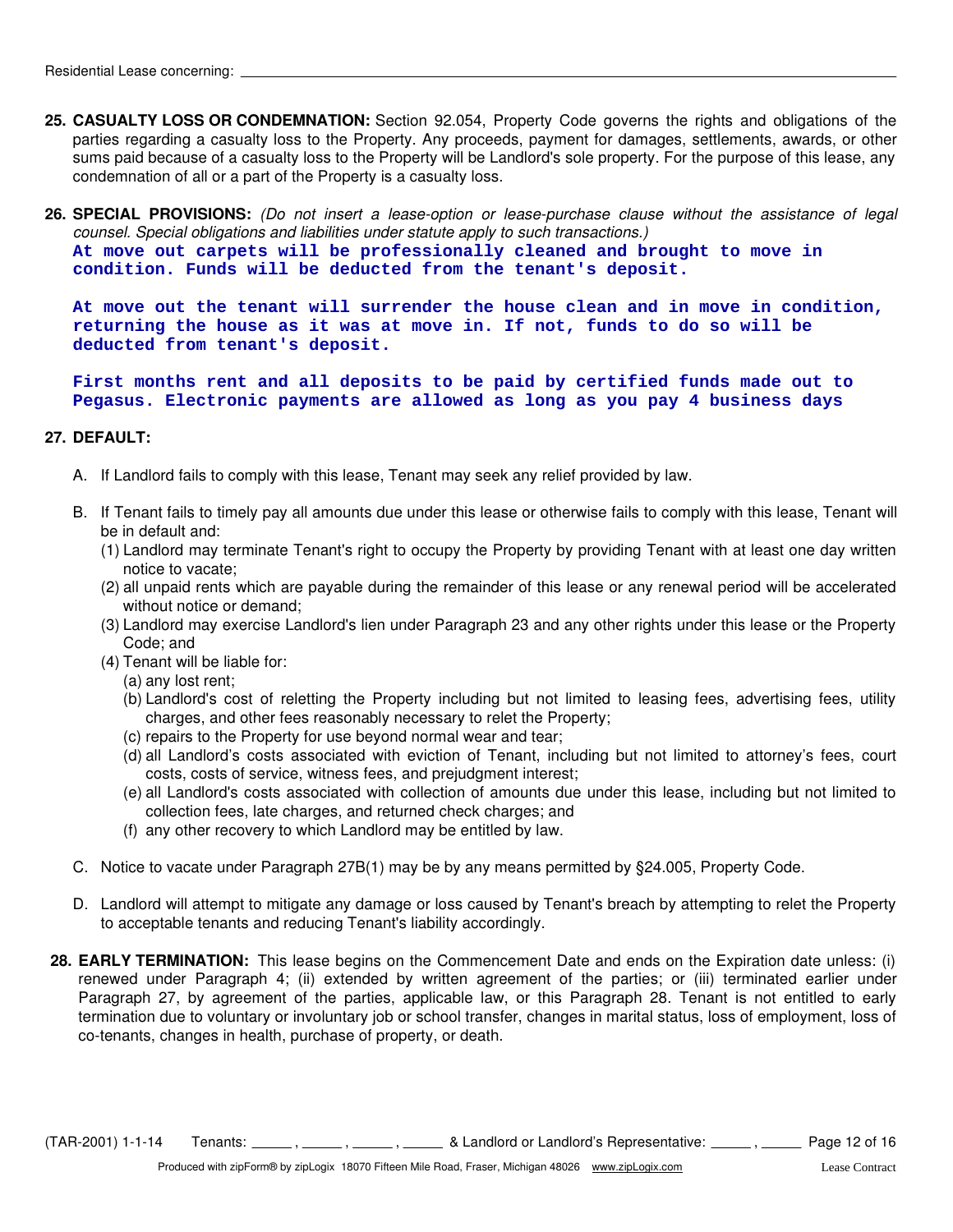- A. Special Statutory Rights Tenants may have special statutory rights to terminate the lease early in certain situations involving family violence, military deployment or transfer, or certain sex offenses or stalking.
	- (1) Military: If Tenant is or becomes a servicemember or a dependent of a servicemember, Tenant may terminate this lease by delivering to Landlord a written notice of termination and a copy of an appropriate government document providing evidence of: (a) entrance into military service; (b) military orders for a permanent change of station (PCS); or (c) military orders to deploy with a military unit for not less than 90 days. Termination is effective on the 30th day after the first date on which the next rental payment is due after the date on which the notice is delivered. §92.017, Property Code governs the rights and obligations of the parties under this paragraph.
	- (2) Family Violence: Tenant may terminate this lease if Tenant provides Landlord with a copy of a court order described under §92.016, Property Code protecting Tenant or an occupant from family violence committed by a cotenant or occupant of the Property. §92.016, Property Code governs the rights and obligations of the parties under this paragraph. If the family violence is committed by someone other than a cotenant or co-occupant of the Property, Tenant must give written notice of termination 30 days prior to the effective date of the notice.
	- (3) Sex Offenses or Stalking: Tenant may have special statutory rights to terminate this lease in certain situations involving certain sexual offenses or stalking, if the Tenant provides Landlord with the documentation required by §92.0161, Property Code. For more information about the types of situations covered by this provision, Tenant is advised to review §92.0161, Property Code.
- B. Assignment, Subletting and Replacement Tenants:
	- (1) Tenant may not assign this lease or sublet the Property without Landlord's written consent.
	- (2) If Tenant requests an early termination of this lease under this Paragraph 28B, Tenant may attempt to find a replacement tenant and may request Landlord to do the same. Landlord may, but is not obligated to, attempt to find a replacement tenant under this paragraph.
	- (3) Any assignee, subtenant, or replacement tenant must, in Landlord's discretion, be acceptable as a tenant and must sign: (a) a new lease with terms not less favorable to Landlord than this lease or otherwise acceptable to Landlord; (b) a sublease with terms approved by Landlord; or (c) an assignment of this lease in a form approved by Landlord.
	- (4) At the time Landlord agrees to permit an assignee, subtenant, or replacement tenant to occupy the Property, Tenant will pay Landlord:
		- (a) if Tenant procures the assignee, subtenant, or replacement tenant:
		- (i) \$ <u>n/a</u> .
		- $\Box$  (ii)  $\Box$  (iii)  $\Box$  (iii)  $\Box$  (iii)  $\Box$  (iii)  $\Box$
		- (b) if Landlord procures the assignee, subtenant, or replacement tenant:
		- (i)  $\frac{1}{2} \frac{n}{a}$  . **n/a**
		- (ii) \_\_\_\_\_\_\_\_\_\_\_\_\_\_\_\_\_\_% of one's month rent that the assignee, subtenant, or replacement tenant is to pay.
	- (5) Unless expressly stated otherwise in an assignment or sublease, Tenant will not be released from Tenant's obligations under this lease because of an assignment or sublease. An assignment of this lease or a sublease of this lease without Landlord's written consent is voidable by Landlord.

(TAR-2001) 1-1-14 Tenants: \_\_\_\_\_, \_\_\_\_\_, \_\_\_\_\_, & Landlord or Landlord's Representative: \_\_\_\_\_, \_\_\_\_\_ Page 13 of 16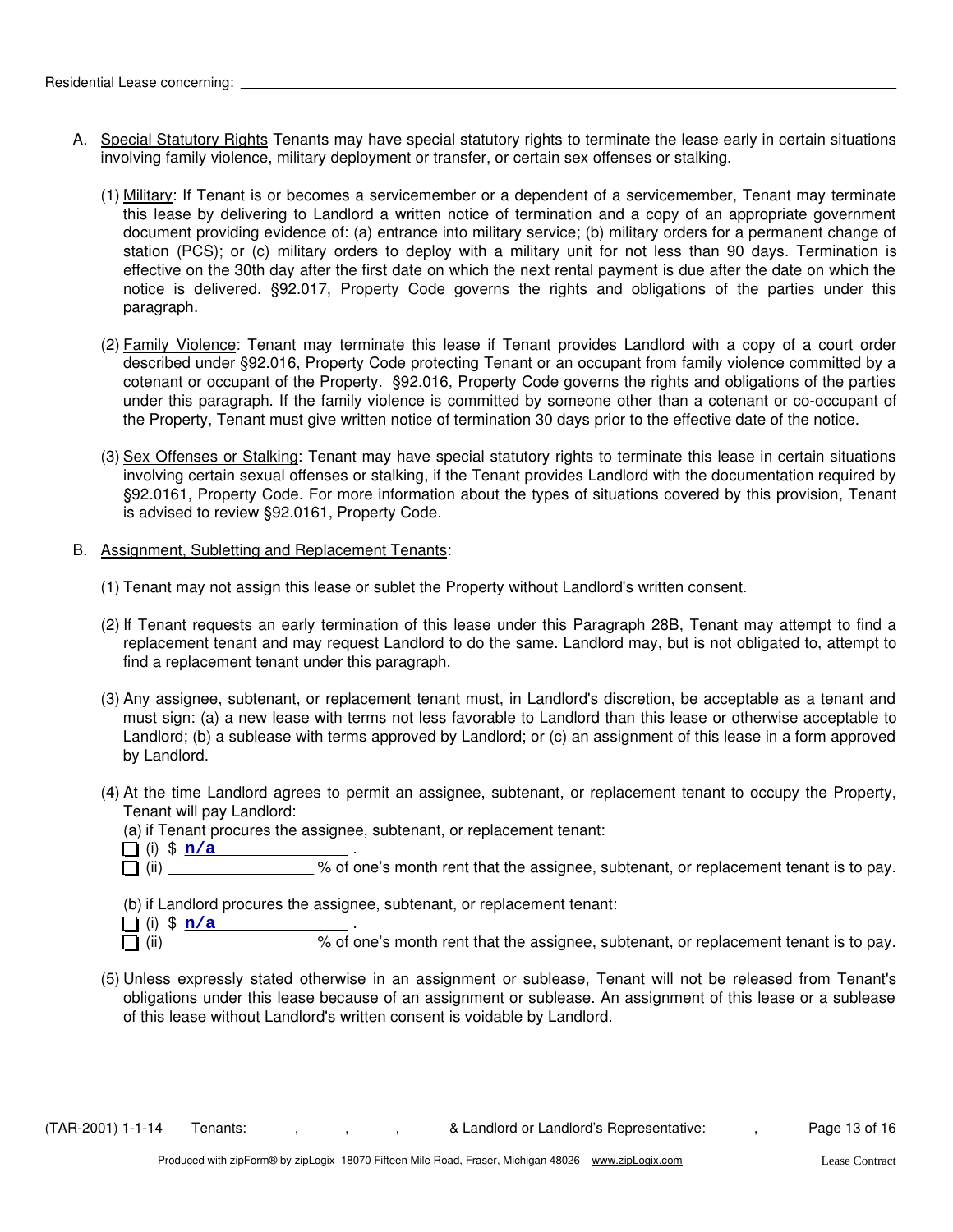- **29. ATTORNEY'S FEES:** Any person who is a prevailing party in any legal proceeding brought under or related to the transaction described in this lease is entitled to recover prejudgment interest, attorney's fees, costs of service, and all other costs of the legal proceeding from the non-prevailing party.
- **30. REPRESENTATIONS:** Tenant's statements in this lease and any application for rental are material representations. Each party to this lease represents that he or she is of legal age to enter into a contract. If Tenant makes a misrepresentation in this lease or in an application for rental, Tenant is in default.
- **31. ADDENDA:** Incorporated into this lease are the following addenda, exhibits and other information. If Landlord's Rules and Regulations are made part of this lease, Tenant agrees to comply with the Rules and Regulations as Landlord may, at Landlord's discretion, amend from time to time.

| Addendum Regarding Lead-Based Paint        | Agreement Between Brokers                 |
|--------------------------------------------|-------------------------------------------|
| Inventory & Condition Form<br>$\mathbf x$  | Landlord's Rules & Regulations            |
| <b>Landlord's Additional Parking Rules</b> | <b>Owners' Association Rules</b>          |
| Pet Agreement                              | Pool/Spa Maintenance Addendum             |
| Protecting Your Home from Mold             | <b>Residential Lease Application</b>      |
| <b>Residential Lease Guaranty</b>          |                                           |
| Cleaning Specifications<br>$\mathbf x$     | IABS and Property Survey Addendums<br>IхI |
| Satellite Addendum                         |                                           |

**32. NOTICES:** All notices under this lease must be in writing and are effective when hand-delivered, sent by mail, or sent by electronic transmission to *(Do not insert an e-mail address or a fax number unless the party consents to receive notices under this lease at the e-mail address or fax number specified.):*

| Tenant at the Property and a copy to: | Landlord c/o:   |
|---------------------------------------|-----------------|
|                                       |                 |
| E-mail:<br>Fax:                       | E-mail:<br>Fax: |

#### **33. AGREEMENT OF PARTIES:**

- A. Entire Agreement: There are no oral agreements between Landlord and Tenant. This lease contains the entire agreement between Landlord and Tenant and may not be changed except by written agreement.
- B. Binding Effect: This lease is binding upon and inures to the benefit of the parties to this lease and their respective heirs, executors, administrators, successors, and permitted assigns.
- C. Joint and Several: All Tenants are jointly and severally liable for all provisions of this lease. Any act or notice to, refund to, or signature of, any one or more of the Tenants regarding any term of this lease, its extension, its renewal, or its termination is binding on all Tenants executing this lease.
- D. Waiver: Landlord's past delay, waiver, or non-enforcement of a rental due date or any other right will not be deemed to be a waiver of any other breach by Tenant or any other right in this lease.
- E. Severable Clauses: Should a court find any clause in this lease unenforceable, the remainder of this lease will not be affected and all other provisions in this lease will remain enforceable.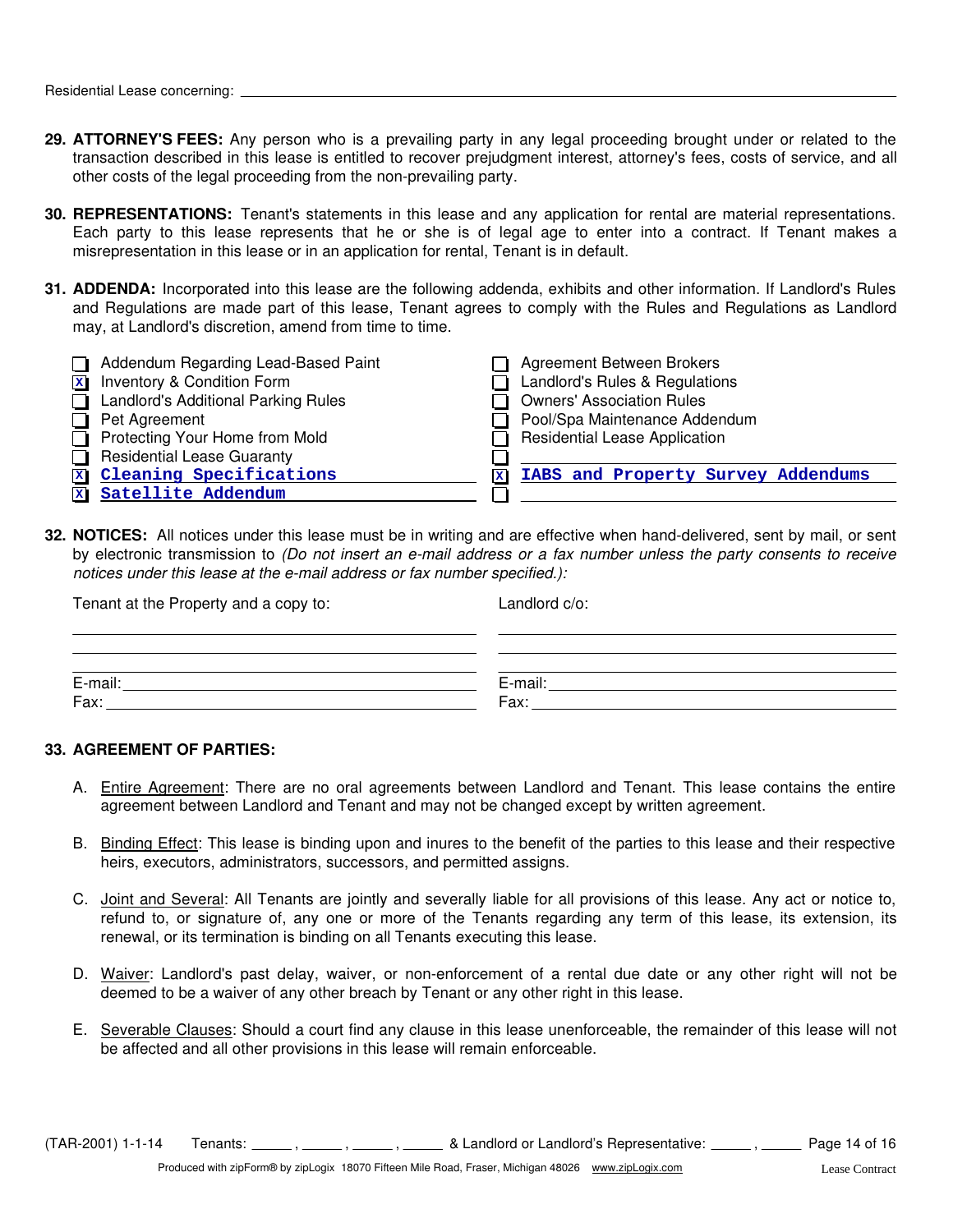- F. Controlling Law: The laws of the State of Texas govern the interpretation, validity, performance, and enforcement of this lease.
- G. Copyright: If an active REALTOR® member of the Texas Association of REALTORS® does not negotiate this lease as a party or for one of the parties, with or without assistance by an active member of the State Bar of Texas, this lease is voidable at will by Tenant.

#### **34. INFORMATION:**

- A. Future inquiries about this lease, rental payments, and security deposits should be directed to the person listed for receipt of notices for Landlord under Paragraph 32.
- B. It is Tenant's responsibility to determine, before signing this lease, if: (i) all services (e.g., utilities, connections, schools, and transportation) are accessible to or from the Property; (ii) such services are sufficient for Tenant's needs and wishes; and (iii) Tenant is satisfied with the Property's condition.
- C. The brokers to this lease have no knowledge of whether Landlord is delinquent in the payment of any lien against the Property.
- D. Unpaid rent and any unpaid amount under this lease are reportable to credit reporting agencies.
- E. Landlord is not obligated to respond to any requests for Tenant's rental and payment history from a mortgage company or other prospective landlord until Tenant has given notice of termination of this lease and Tenant is not in breach of this lease. (*Notice: Landlord or Landlord's agent may charge a reasonable fee for processing such information*).
- F. If all occupants over 18 years of age die during this lease, Landlord may: (i) permit the person named below to access the Property at reasonable times in Landlord's or Landlord's agent's presence; (ii) permit the named person to remove Tenant's personal property; and (iii) refund the security deposit, less deductions, to the named person. Section 92.014, Property Code governs procedures to follow in the event of a tenant's death.

| Name:    | Dhone:<br>none. |
|----------|-----------------|
| Address: |                 |
| E-mail:  |                 |

- G. The Texas Department of Public Safety maintains a database that the public may search, at no cost, to determine if information concerning past criminal activity in certain areas, contact the local police department. registered sex offenders are located in certain areas (see www.txdps.state.tx.us under on-line services). For
- H. Landlord's insurance does not cover Tenant from loss of personal property. Landlord highly recommends that Tenant obtain liability insurance and insurance for casualties such as fire, flood, water damage, and theft.
- Property will be managed by  $\Box$  Landlord or  $\Box$  property manager for Landlord: I. Landlord's broker, **Pegasus Property Management** (2008) (2008) (2008) (2008) (2008) (2008) (2008) (2008) (2008) (2008) (2008) (2008) (2008) (2008) (2008) (2008) (2008) (2008) (2008) (2008) (2008) (2008) (2008) (2008) (2  $\overline{x}$  will  $\Box$  will not act as the property manager for landlord. If Property is not managed by above-named broker, Name of property manager: **Pegasus Property Manager** Phone: (281)338-1654 Address: **114 Slossen Webster, TX 77598** E-mail: **reginas@pegasusproperty.com**